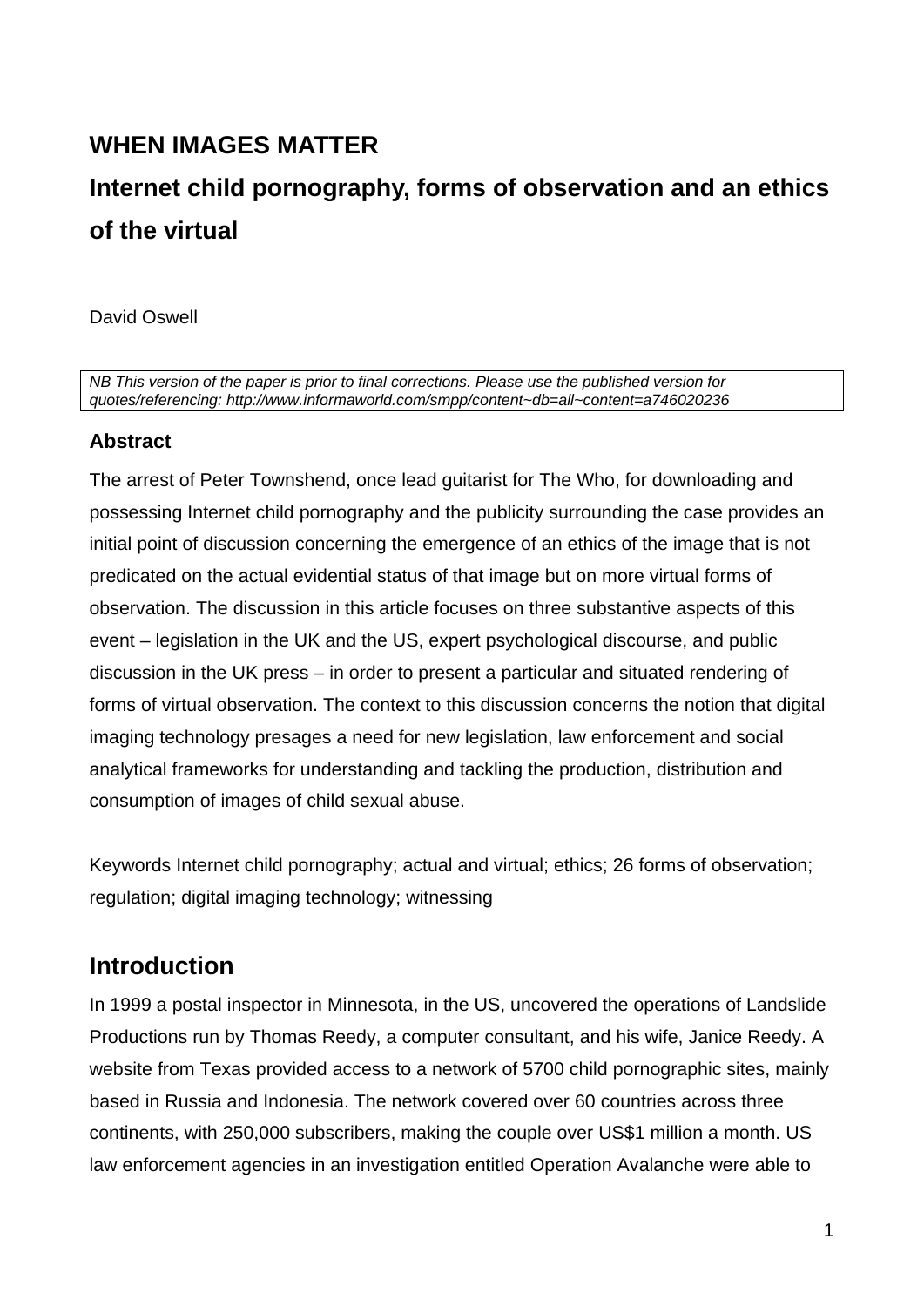bring the pair to trial and gain a conviction. In 2002 these agencies passed to the UK National Crime Squad and the National Criminal Intelligence Service names of about 7000 UK residents who had paid via credit card to access the network of sites. Most of the names were male and many on the list had no previous criminal convictions. Operation Ore was initiated and was at that time the largest UK police investigation into internet child pornography.[1] By January 2003 1300 people had been arrested, including magistrates, hospi-tal consultants, teachers and police officers.

On Saturday 11 January 2003, the UK press had got wind of a story concerning a well-known, but as yet unnamed, popular musician downloading child pornography from the Internet. The Daily Mail had been leaked the story by a police officer and had placed the news on its front page. On Sunday 12 January various newspapers reported that a well-known musician was under investigation. By Monday the Sun newspaper had gained an interview with the musician and was able to disclose on its front page, and at this time along with other newspapers, that Pete Townshend, once lead guitarist for The Who, had been brought in for questioning at Twickenham police station, West London. In a public statement Townshend revealed that he had come across some child pornography while surfing the Internet with his teenage son. Townshend claimed that on another occasion he had searched for information about a television documentary and had come across a list of child pornographic websites. He claimed that he only visited three or four sites and only used his credit card to access one particular site on one occasion. Throughout the case Townshend claimed that he had looked at the offending material in the interests of research for a book on child sexual abuse and Internet child pornography.

On Monday 13 January, Townshend was arrested under the terms of the Protection of Children Act 1978 on suspicion of making and possessing inde-cent images of children and of inciting others to distribute indecent images, but was shortly released on bail.[2] The UK press over these few days released reports of other public figures (a public school teacher, a local government official and a deputy prison governor) being investigated under Operation Ore and engaged in a widespread discussion of the issues of the case. On 7 May 2003 Townshend was cautioned by the police and placed on the sex offen-ders' register for five years. Although child abuse campaigners condemned the leniency of the punishment (*Guardian*, 8 May 2003), Townshend escaped the possibility of a drawn-out publicly aired trial, and law enforcement agencies were saved from a possible defeat and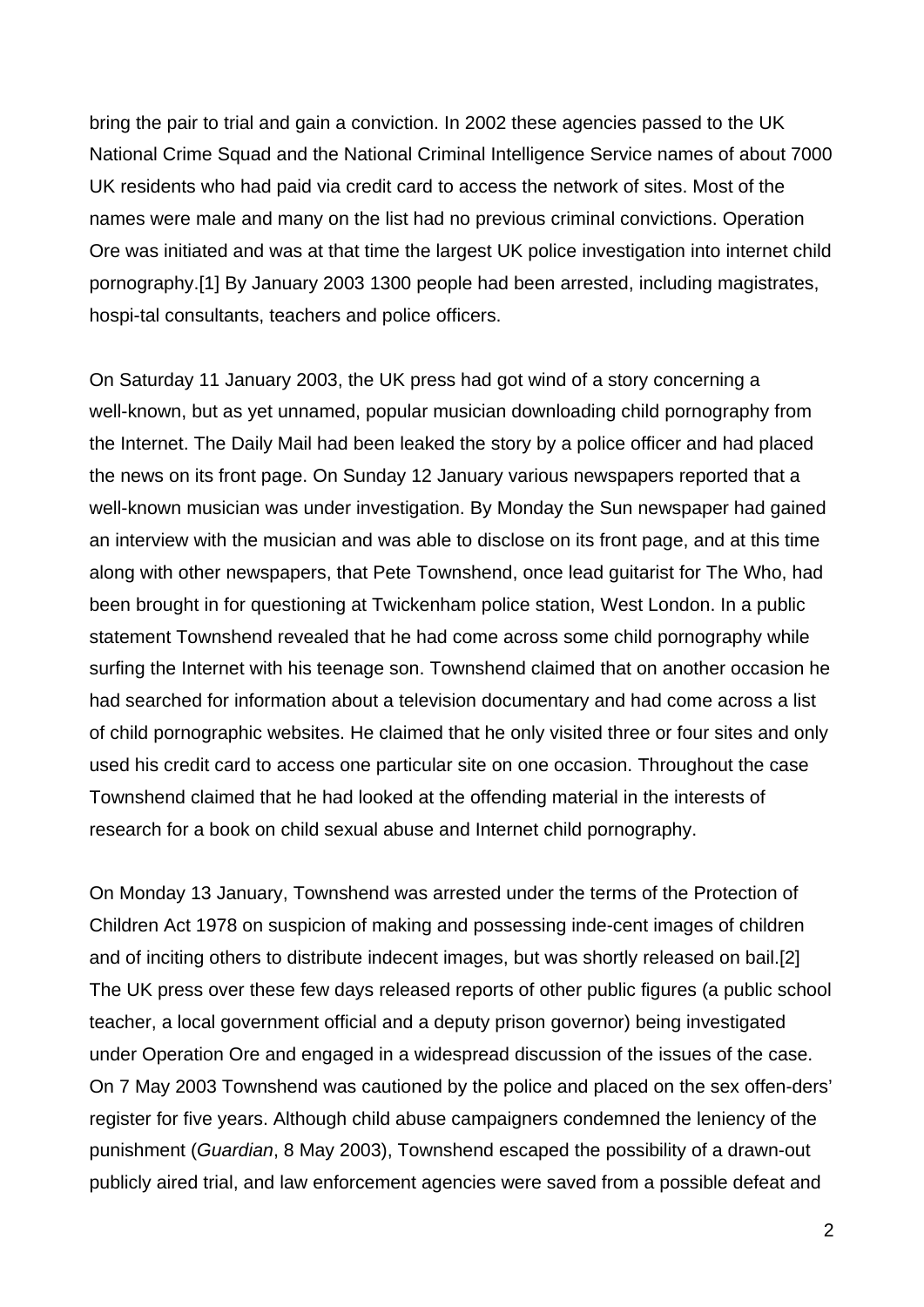the prospect of 'research' being seen by members of the public as a legitimate defence with regard to downloading child pornography from the Internet.[3]

I consider this event in terms of the emergence of a form of ethics of the image, an ethics of virtual observation. Rather than drawing out the 'virtual' from some of the more obvious works in the field (Deleuze 1988, 1994; Castells 1996; Levy 1996, 2001; Bergson 2004/1910) and mapping a resemblance between the theoretical and the empirical, my discussion focuses on three substantive aspects of this event concerning Internet child pornography – legislation in the UK and the US, expert psychological discourse, and public discussion in the UK press – in order to present a particular and more situated rendering of forms of virtual observation. The context to this discussion concerns the notion that digital imaging technology presages a need for new legislation, law enforcement and social analytical frameworks for understanding and tackling the production, distribution and consumption of images of child sexual abuse (cf. Akdeniz 1997; Oswell 1998, 1999). Central to my argument in this paper is that the construction of Internet child pornographic images as cultural artefacts and objects of concern has less to do with the *actual* evidential status of these images and more with the configuration of forms of observation that disclose the relations between scene of crime, image and user (creator, downloader, viewer) in terms of their virtuality. Forms of observation are split along lines of legality and illegality, normality and the pathology, and righteousness and condemnation.

### **The indecent photograph as cultural artefact**

Although one might doubt its veridicality, research suggests that until the late 1960s it was rare to find children in pornographic material but by the late 1970s the market for this material had grown substantially and legislation has correspondingly been introduced to tackle the problem in a number of countries across the world.[4] The question of how to define 'child pornography', though, is less than clear cut. For example, different national and regional jurisdictions contain different ages of sexual maturity, different cultural notions of what constitutes an obscenity (or an image or text that might be seen to constitute an offence to the wider community) and different ways of framing the relation between legality and illegality. Agreement of definition across nation-states emerges within the context of supra-national agencies such as the Council of Europe, which defines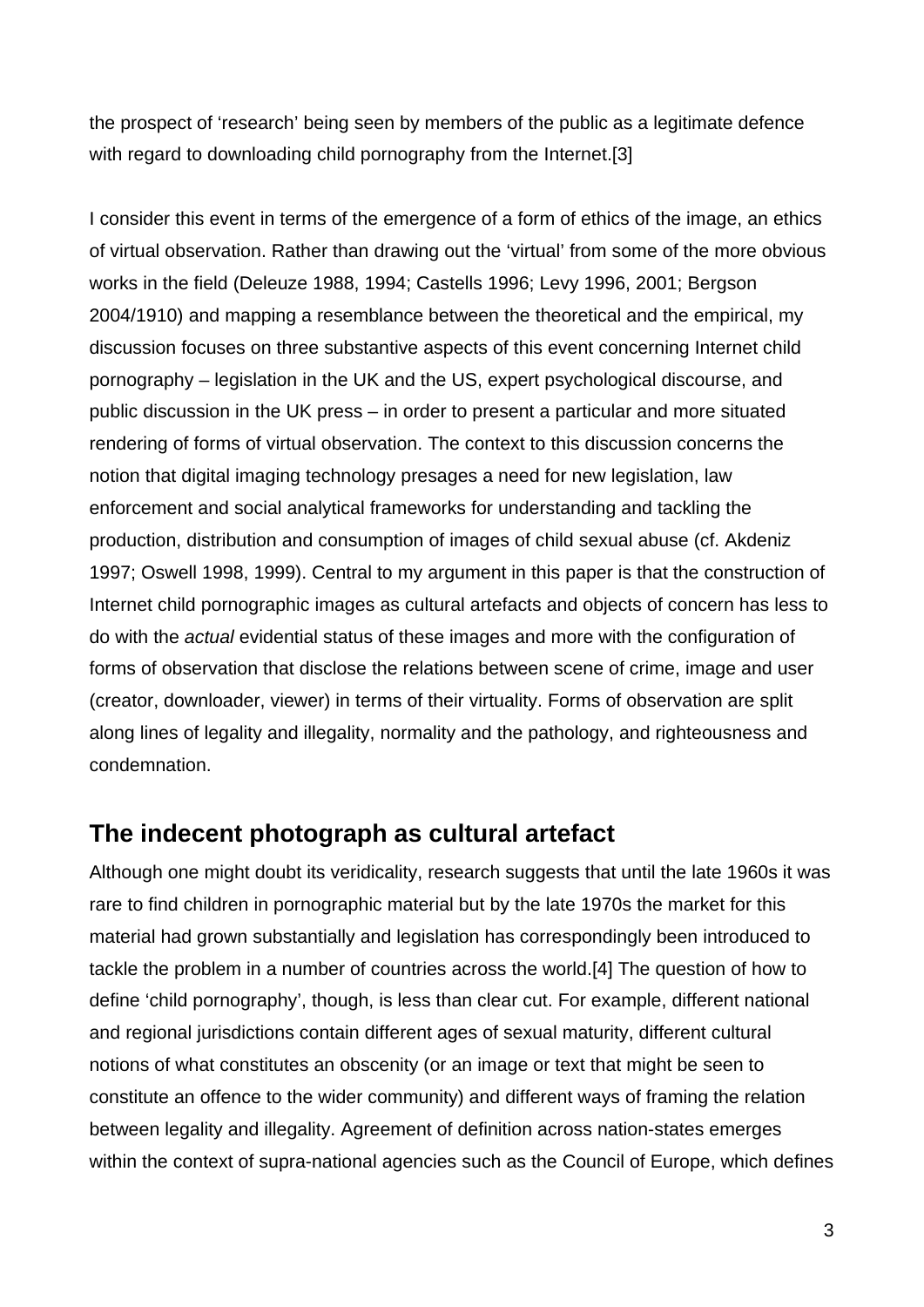child pornography as 'any audiovisual material which uses children in a sexual context' (1993) or the International Criminal Police Organisation (INTERPOL), which defines it as 'the visual depiction of the sexual exploi-tation of a child, focusing on the child's sexual behaviour or genitals' (1995 ) (cf. Healy 1996).

Since the mid-1970s in the US, the UK and elsewhere an understanding of child pornography as the record of actual child sexual abuse has emerged and become widely used in legal discourse and the public discourse of law enforcement agencies and child protection charities: '[e]ach video or photograph records a criminal offence against a child' (Williams 1991, p. 88). The indecent photograph is seen to document an event, is seen to be transparent, and, in this sense, is no different from a family snapshot or a press photograph. Supposedly, the photograph says no more than the world it captures, 'a message without a code' (Barthes 1977/1961, p. 17). But the indecent photograph is not simply constructed as a recording of the real. It is also figured in terms of the subjectivity of the spectator, or more accurately the observer, in that it brings about: '[t]he type of consciousness the photograph involves is indeed truly unprecedented, since it establishes not a consciousness of the being-there of the thing (which any copy could produce) but an awareness of its having-been-there' (Barthes 1977/1964, p.44).5 This is not the place to review older debates about photographic realism, but claims regarding the affordances of new digital imaging tech-nologies have questioned the referential status of the photograph and corre-sponding forms of observation. William Mitchell, in his discussion of the difference between 'traditional' photography and digital imaging technol-ogies, talks about how a photograph constitutes a positionality for the witness; it frames the spatial and temporal coordinates of the witness of the event: '[p]hotographs like those of Cartier-Bresson make us catch our breath in amazement that the photographer was there, that he actually saw it, that he somehow seized the instant and framed the action' (Mitchell 1992, p. 188). In contrast, digital photography is seen to create 'an ontological aneurism – a blowout in the barrier separating visual fact and fancy'; it is seen to constitute 'an electronically assembled event [that] has ascertainable coordinates, and there is no fleshand-blood photographer – alive or dead – to find' (ibid., p. 189). Mitchell has declared that '[t]oday, as we enter the post-photographic era, we must face once again the ineradicable fragility of our ontological distinctions between the imaginary and the real, and the tragic elusiveness of the Cartesian dream' (ibid., p. 225). Accordingly, the disturbance of this dream is seen to impact not just on the classical table and grid through which the image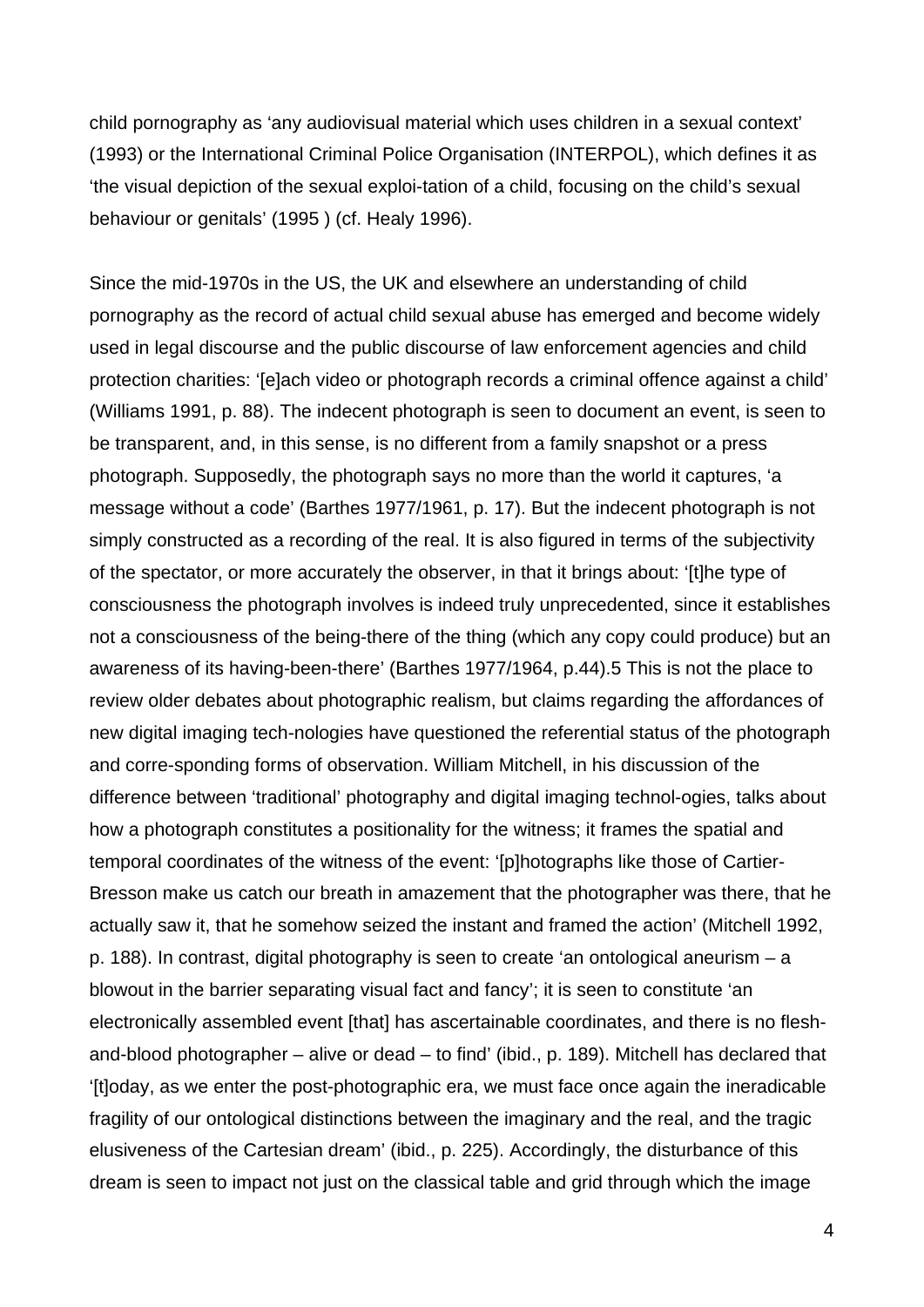records the real as ordered, but also on the positionality of the witness. The singular apex through which the observer had a vantage on the ordering of the real is certainly problematized. But much of this discussion has been framed in terms of an opposition between 'new' and 'old' technology. Kevin Robins has shown that 'old technologies (chemical and optical) have come to seem restrictive and impoverished, whilst the new electronic technologies promise to inau-gurate an era of almost unbounded freedom and flexibility in the creation of images' (Robins 1995, p. 30). A number of contemporary critics, Robins included, have argued that this opposition is far from credible and that many of the features attributed to digital imaging technologies in fact have a longer lineage than is often credited (Lister 1995; Manovich 1995, 2001). Genealogies of perception, technologies of vision and classification are altogether more contingent in their historical connections (Foster 1988; Crary 1992).

Nevertheless, such claims concerning the affordances of digital imaging technologies frame many public responses to the issue of Internet child pornography. Zoe. Williams, in her article 'Panic on the screens' for the Guardian, states:

If ...it's [an image of child sexual abuse] all photoshopped, then although it remains very unpleasant, it's nevertheless victimless.... But the tech-nological advances of photography have effectively nixed its legitimacy as proof of reality; a photo is no more necessarily true now than a painting is. To become inflamed by images whose truth content is open to question seems irrational. (Williams 2003 )

Williams distinguishes between 'photographs' that *record an event* and those that *produce an event as if it were real*. Moreover, she argues that any ethical response is dependent on the ontological status of that which is represented (and on the evidential or epistemological status of the photograph) such that the ethical response is one predicated on reason. The implications of her argument are twofold: that ethics is a rational enterprise and that child pornographic images that are produced *ex nihilo* through digital technology do not warrant an ethical response any more than a cartoon image of a wily coyote being flattened by an anvil. To some extent Williams's deflation of the status of the photographic image in the social epistemology of child sexual abuse and the equivalent deflation of this object's ethical value can be aligned with other commentaries that see Internet child pornography as a highly mediatized issue in which the scene of abuse circulates only as a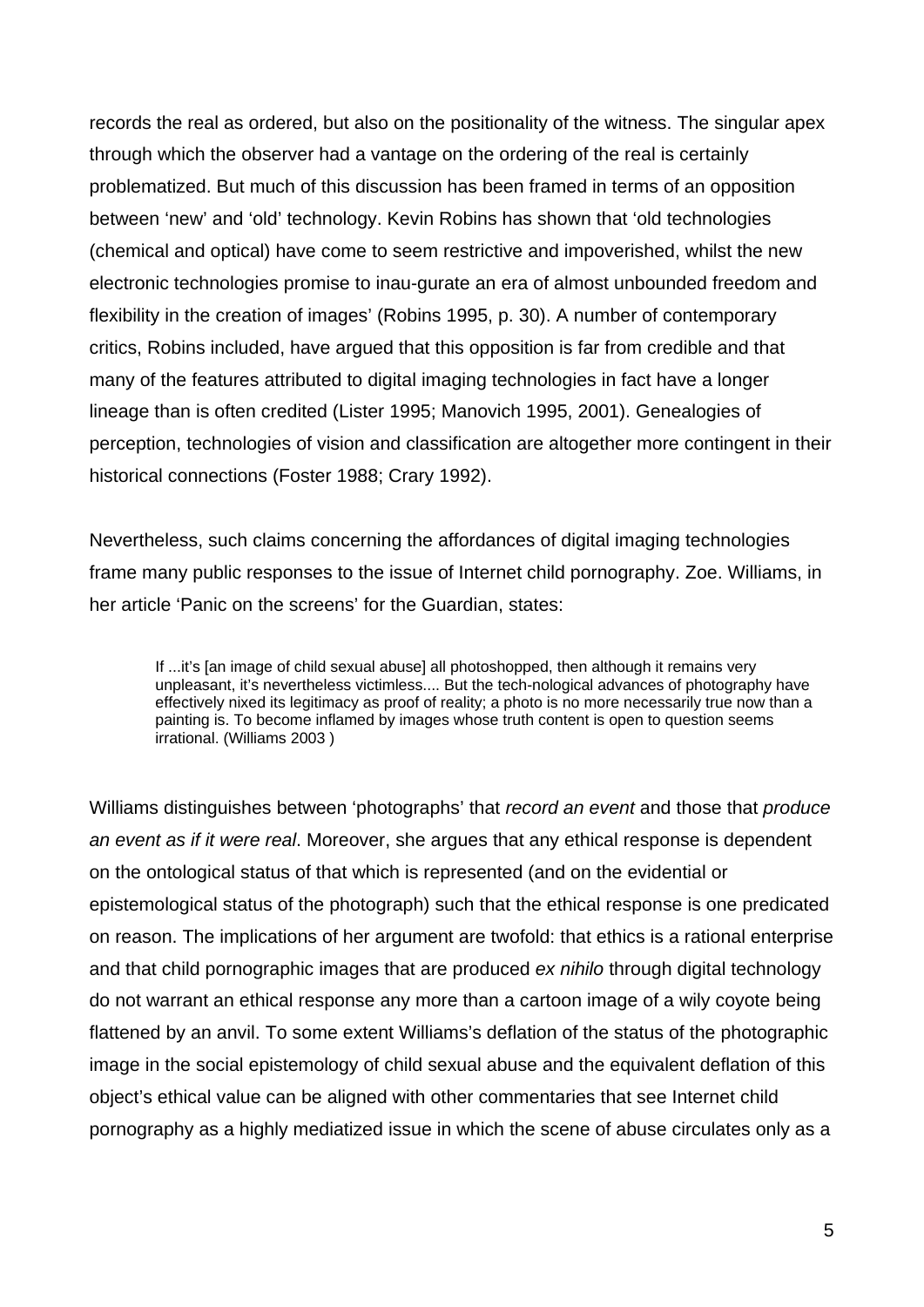figural, de-objectified, entity.

There are those who are critical of public discourse around child sexual abuse and even more so of public concern over Internet child pornography. In the liberal (even libertarian) balancing of rights and liberties, crimes against the child (as they are with women and people of colour) are often given lower value than, for example, crimes against property. *The Daily Telegraph* in its editorial column on 15 January made this clear:

Nobody denies that the sexual abuse of children is a revolting crime, or that those who ply for child pornography encourage that abuse. But many may think that, while burglaries and muggings are on the increase, the police have more pressing work to do than hunting for those who surf the Internet in search of filth.

Public discussion of child sexual abuse is seen to articulate a broader mediatized therapeutic culture. Mick Hume, in a piece entitled 'Scratch a rock star, and you're sure to find a victim trying to get out' for his column in *The Times*, wrote: '[w]hen the news headlines bizarrely announced that "Pete Townshend says he is not a paedophile", my first reaction was to wonder if there was anything sad celebrities would not do to get their picture in the papers' (13 January 2003). Hume was particularly concerned with the way in which police investigations into child pornography are 'conducted through the media'. For Hume, such public declarations say much about 'the sordid obsessions of contemporary culture' and the 'prevailing climate of prurient curiosity about child sexual abuse'. The public visibility of Inter-net child pornography and child sexual abuse 'risks destroying the self-image of society' (ibid.). On 15 January *The Times* in its editorial column argued that, although child sexual abuse is a serious crime, we should be wary of creating a 'moral panic'. The editorial comment in the *Daily Telegraph* of the same day likewise dismissed any public disclosure of concern about Internet child por-nography: '[p]aedophilia is the bogeyman of the modern age'.

The contrast between a series of distal and proximal relations across user, image, scene of abuse and ethical response helps frame the contours of this event (cf. Cooper & Law 1995). The supposed closeness of the indecent photograph to the scene of abuse sets the tone of moral condemnation and call for action, just as the distance of image from abuse presages a more nonchalant response. But relations of closeness and distance are poor indicators of ethical responsiveness once we take into account the fact that all relations, however distal or proximal, are 'mediated'; we cannot judge an image according to its mediation or, to put it another way, mediation cannot con-stitute the measure of an ethical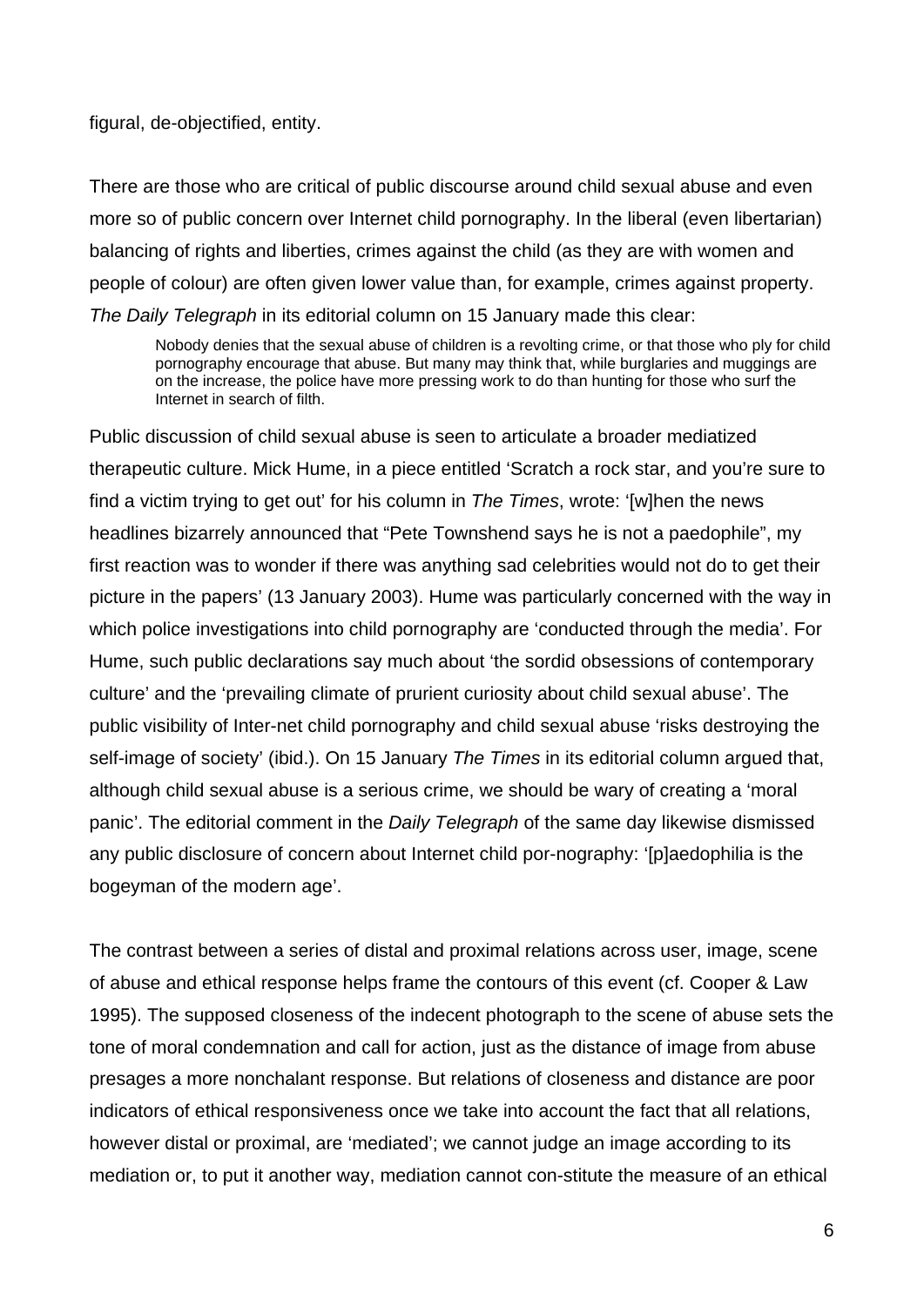response, only the relations of it. In the following sections I investigate this in more detail in relation to a series of specific legal, psychological and media discourses.

## **Legal discourses**

In both US and UK legislative discourse, over and above the medium of production (photography, .lm, computer imaging), the ontological status of that which is represented provides a major focus of concern. Thus the US Child Pornography Prevention Act (CPPA) of 1996 states:

...'child pornography' means any visual depiction, including any photo-graph, .lm, video, picture, or computer or computer-generated image or picture, whether made or produced by electronic, mechanical, or other means, of sexually explicit conduct, where –

(A) the production of such visual depiction involves the use of a minor engaging in sexually explicit conduct;

(B) such visual depiction is, or appears to be, of a minor engaging in sexually explicit conduct;

(C) such visual depiction has been created, adapted, or modified to appear that an identifiable minor is engaging in sexually explicit conduct; or

(D) such visual depiction is advertised, promoted, presented, described, or distributed in such a manner that conveys the impression that the material is or contains a visual depiction of a minor engaging in sexually explicit conduct. (2256 (8) 1996)

On 16 April 2002 the US Court of Appeals for the Ninth Circuit, in response to an appeal by the Free Speech Coalition and others, held that statements 2256 (8) (B) and 2256 (8) (D), of the federal code as stated above, were 'overbroad' and 'unconstitutional'.[6] The Court considered three lines of argument with regard to 2256 (8) (B). First, it stated that the CPPA was 'inconsistent' with the decision of an earlier case, Miller v. California (413 US 15 1973): '[i]t extends to images that are not obscene under the Miller standard, which requires the Government to prove that the work in question, taken as a whole, appeals to the prurient interest, is patently offensive in light of commu-nity standards, and lacks serious literary, artistic, political, or scientific value'. Whereas the earlier ruling had construed the obscenity of an image in terms of a set of contextual factors, the CPPA, it was argued, would have allowed the possibility of prosecution on the basis of the image alone.

Second, the Court stated that New York v. Ferber, an earlier trial that estab-lished precedent in this area, provided no support for the CPPA. The Ferber decision prohibited the production, distribution and sale of child pornography on the grounds that 'these acts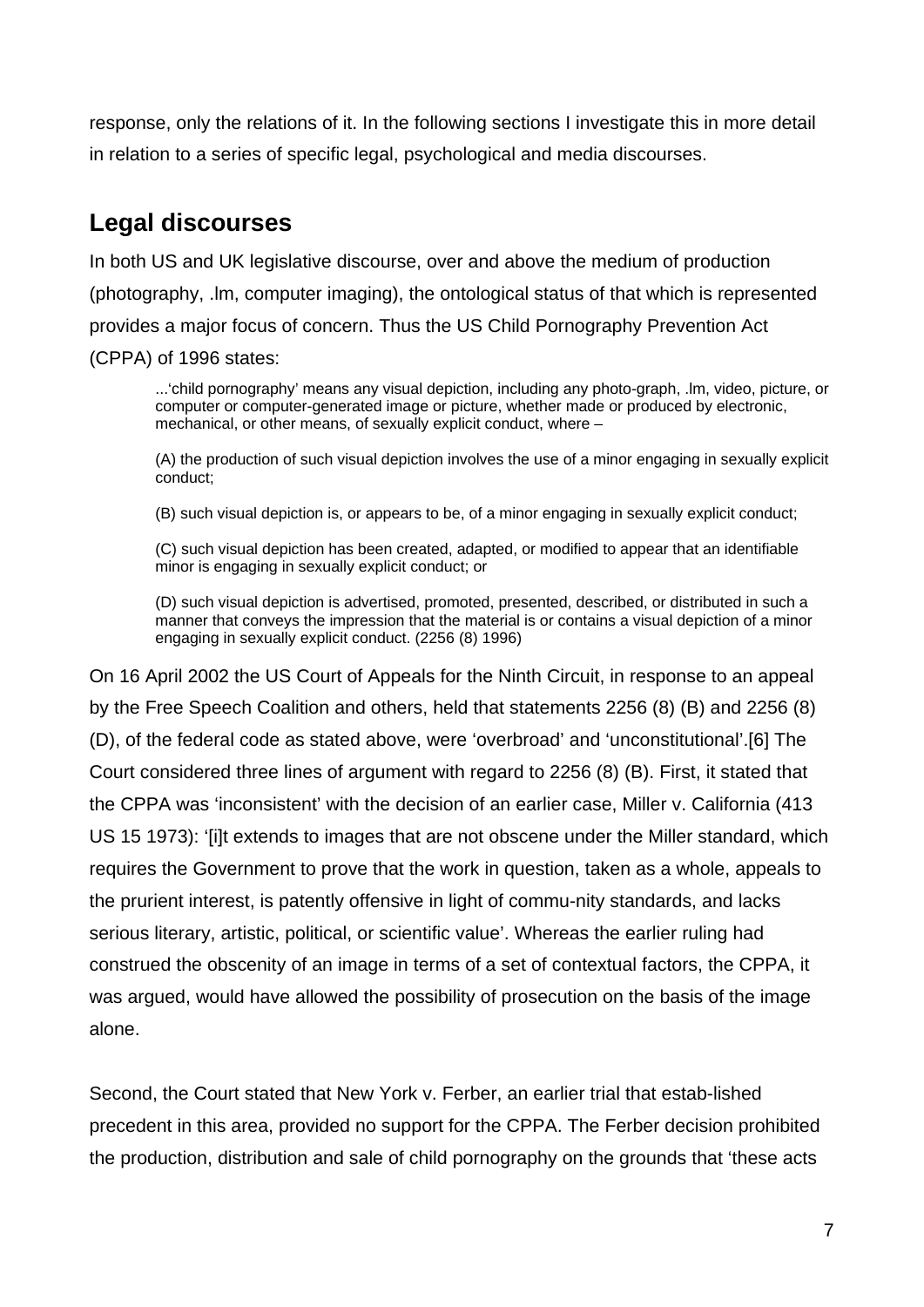were "intrinsically related" to the sexual abuse of children'. This earlier decision, in the *Ferber* case, was based on the fact that the child pornography was seen to be 'a permanent record of a child's abuse, the continued circulation itself would harm the child who had participated' and, moreover, 'because the traffic in child pornography was an economic motive for its production, the State had an interest in closing the distribution network'. The Court argued that '[u]nder either rationale, the speech had what the Court in effect held was a proximate link to the crime from which it came'. The Court thus stated that '[i]n contrast to the speech in *Ferber*, speech that is itself the record of sexual abuse, the CPPA prohibits speech that records no crime and creates no victims by its production'.[7] The proximity or distance of the speech (photograph) from the scene of sexual abuse (event) thus constitutes an important point in the legal understanding of child pornographic images.

Third, the Court rejected the US Government's argument in the CPPA that virtual child pornography may be used to seduce children. It stated that

Virtual child pornography is not 'intrinsically related' to the sexual abuse of children. While the Government asserts that the images can lead to actual instances of child abuse, the causal link is contingent and indirect. The harm does not necessarily follow from the speech, but depends upon some unquantified potential for subsequent criminal acts.

Thus, just as the court decided that virtual child pornography has no link to a crime of sexual abuse that has actually been committed, so too was the virtual image seen to have no necessary link to future cases of abuse (i.e. through groom-ing, through the effect of child pornographic images in creating child abusers, and so on). Moreover, as with adult pornography, virtual child pornography cannot be prohibited, it was argued, on the basis of its possible harm to some children or the possibility that some children may be exposed to it: the CPPA, it was stated, 'runs afoul of the principle that speech within the rights of adults to hear may not be silenced completely in an attempt to shield children from it'.

In contrast to the US, legislation in the UK is clear that 'indecent pseudo-photographs of children' as much as 'indecent photographs of children' constitute a crime. Part VII of the Criminal Justice and Public Order Act 1994 simply inserts 'or pseudo-photograph' alongside 'photograph' in the relevant sections (chapter 37, subsections 2 and 3) of the Protection of Children Act of 1978.8 The Act defines a child as 'a person under the age of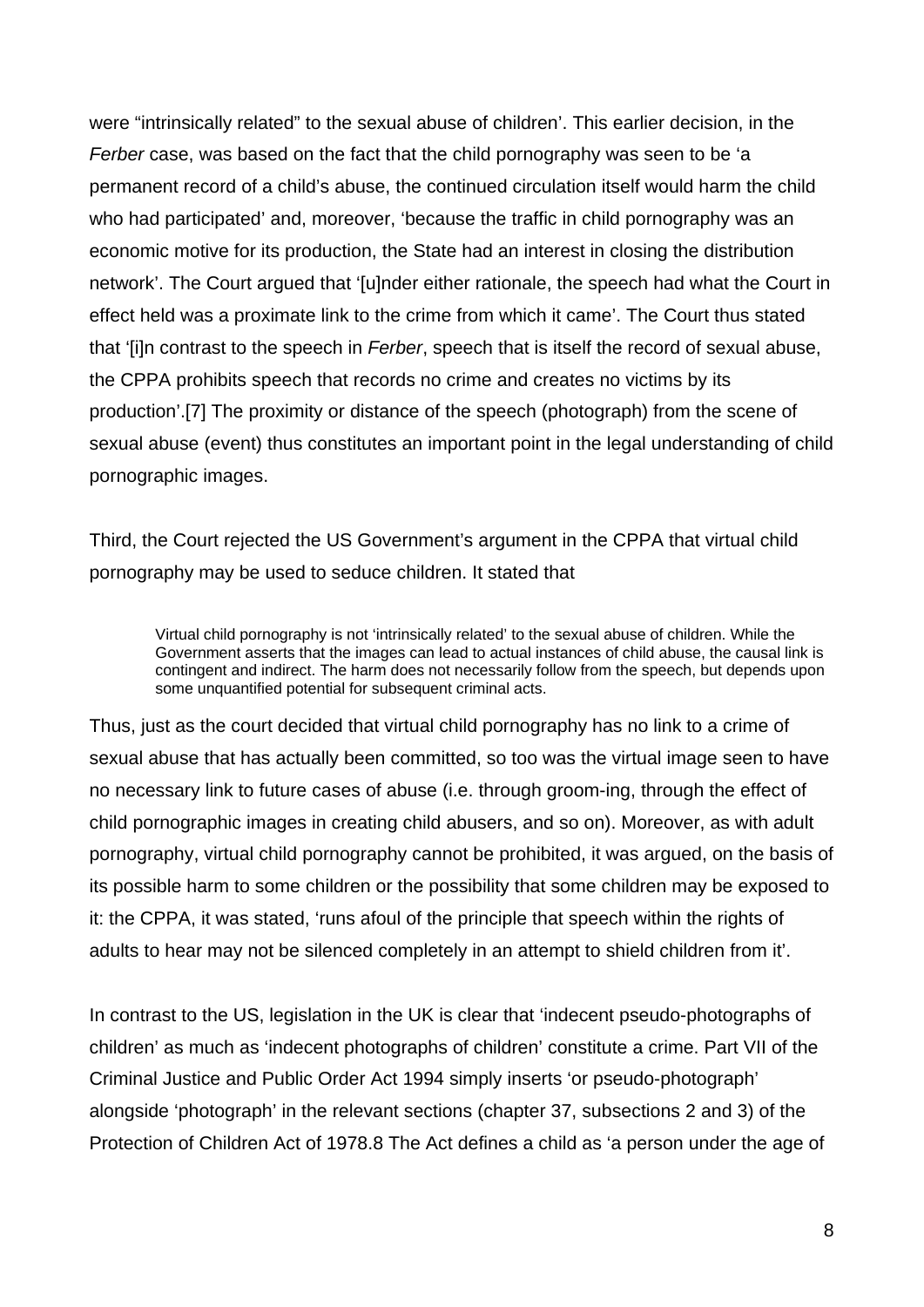#### 16' and it defines a pseudo-photograph in the following manner:[9]

(7) 'Pseudo-photograph' means an image, whether made by computer-graphics or otherwise howsoever, which appears to be a photograph.

(8) If the impression conveyed by a pseudo-photograph is that the person shown is a child, the pseudo-photograph shall be treated for all purposes of this Act as showing a child and so shall a pseudo-photograph where the predominant impression conveyed is that the person shown is a child notwithstanding that some of the physical characteristics shown are those of an adult.

(9) References to an indecent pseudo-photograph include – (a) a copy of an indecent pseudophotograph; and (b) data stored on a computer disc or by other electronic means which is capable of conversion into a pseudo-photograph.

In UK legislation, the indecent photograph and the indecent pseudo-photograph are not identical but are treated as if identical. The crime of downloading child pornography is a *virtual* crime in the sense that irrespective of whether the downloaded images are records or not of actual abuse, they are treated as if they are so. The pseudo-photograph is constituted in the same terms as the photograph-as-document, even though its difference is marked. Both are deemed records of crimes, although in one case the crime is *virtual*, rather than *actual*.[10] If the legal status of the indecent photograph rests on it being a record of a real crime, then the indecent pseudo-photograph equally constitutes the record of a real crime. It is not a question of possibility. This is a crime that has occurred in a virtual space. Just as when a stick is placed half in water it appears to bend at the point between water and air, the pseudo-photograph is real. It has reference and extension. The virtual image of the submerged part of the stick has all the observable features of the stick once removed fully from the water, but when you place your hand in the water the stick is not where it appears. You cannot touch it where you see it. For UK legislation there is no dispute about the original and the counterfeit; both are defined through the criterion of the virtual image, of the simulacra.[11] As discussed in the previous section, the notion that all Internet child pornography documents a crime committed is one publicly adopted by law enforcement officers and child protection campaigners. Deputy Assistant Commissioner Carole Howlett, the Metropolitan Police head of child protection and spokesperson for the Association of Chief Police Officers on 351 Internet child abuse, has stated that: '[e]very sexual image of a child on that Internet is a child being physically and sexually abused and we cannot forget that' (*Guardian*, 15 January 2003 ). But such an equivalence (i.e. all Internet child pornography  $\frac{1}{4}$  images of actual child sexual abuse) is clearly problematic in a court of law. If doubt can be raised as to the evidential status of the image (as an image of actual child sexual abuse), then the question can be raised as to whether the image is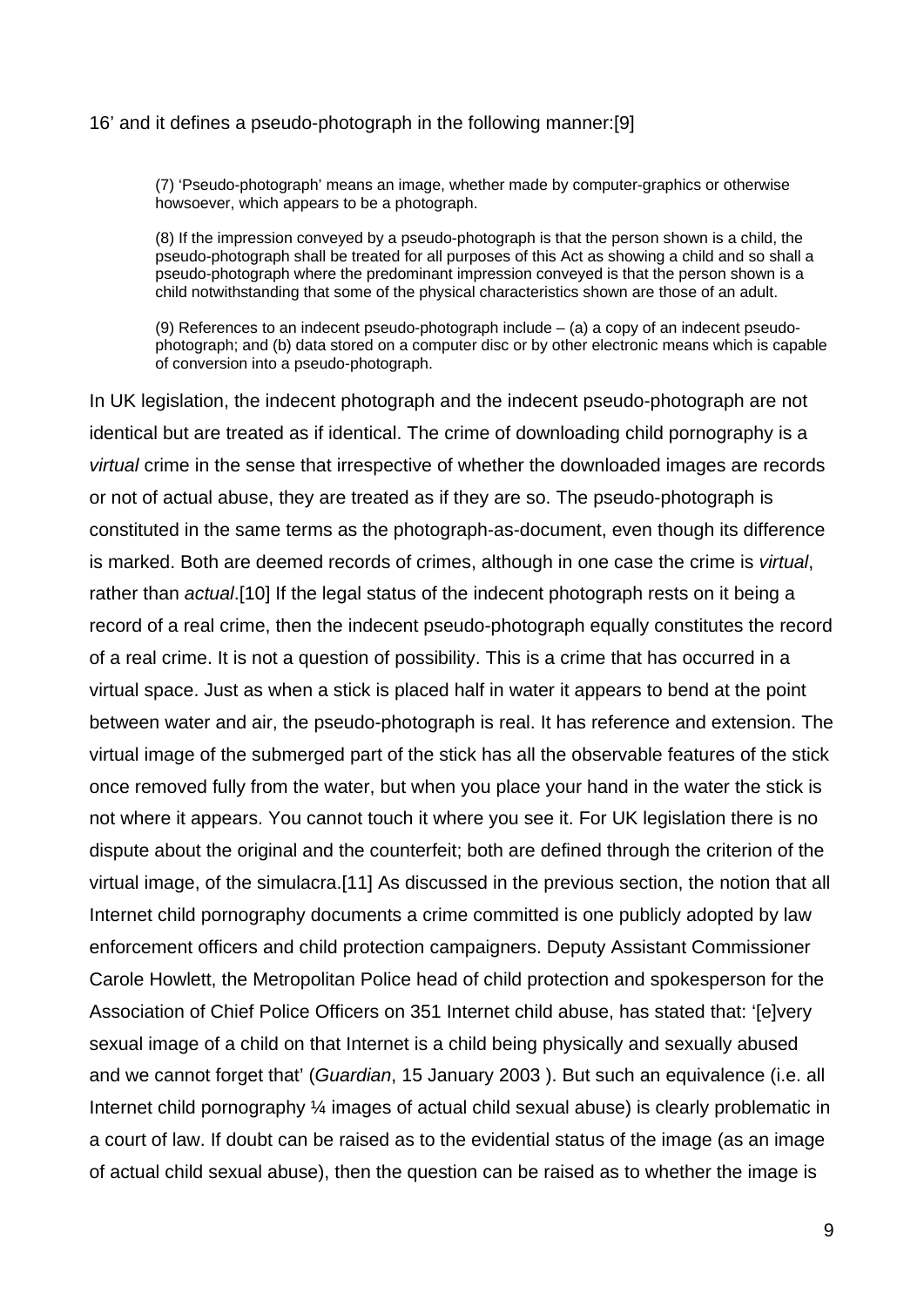an image of child sexual abuse at all.[12] Both US and UK legislative discourse, in their different ways, avoid such a problem. In both jurisdictions there is a distinction between actual images of child sexual abuse and virtual ones. However, where the US is keen to constitute only the former as illegal, the UK sees both as illegal. Thus whereas the US Ninth Court of Appeal understood the image as one only in relation to the primacy (and primariness) of a presumed referent, the Criminal Justice and Public Order Act of 1994 understands the image according to the image itself. The evidence is contained within the language of the image itself.[13] The image needs to appear to be a 'photograph' and hence needs to be encoded within the generic conventions of nineteenth-century realism. But also the form of observation presumes that the observer (as idealized in a court of law) is able to receive the 'impression conveyed' of a child (or rather a human figure with majority characteristics of those of a 'child' rather than an 'adult'). The 'photograph' becomes the measure of the real and its observation. In this sense, the implicit prioritization in UK law of virtual child pornography means that the crime of possession, making or distribution of child pornography (whether virtual or not) is a crime not only against a *particular* child, but against *all* children. It is a crime against *childhood as a universal*.[14]

### **Psychological expertise**

Images of child pornography are distributed via credit-card access websites, through bulletin boards and encrypted emails, and more recently through peer-to-peer .le sharing technologies (Jenkins 2001). These are not simply new ways of distributing child pornography but new configurations between producers, distributors and consumers, new forms of interaction between abusers and users, and new forms of abuse.[15] But despite the growing visibility of the scale and complexity of the problem, there is still relatively little research on Internet child pornography. Some of the most notable research comes out of the COPINE project based in the Department of Applied Psychology, University of Cork, under the directorship of Professor Max Taylor. I want to consider this research, not to offer a critique but to see how it shapes the problematic of Internet child pornography and how it differs from forms of articulation produced in legal discourse and, as we shall see in the following section, press reporting in the UK.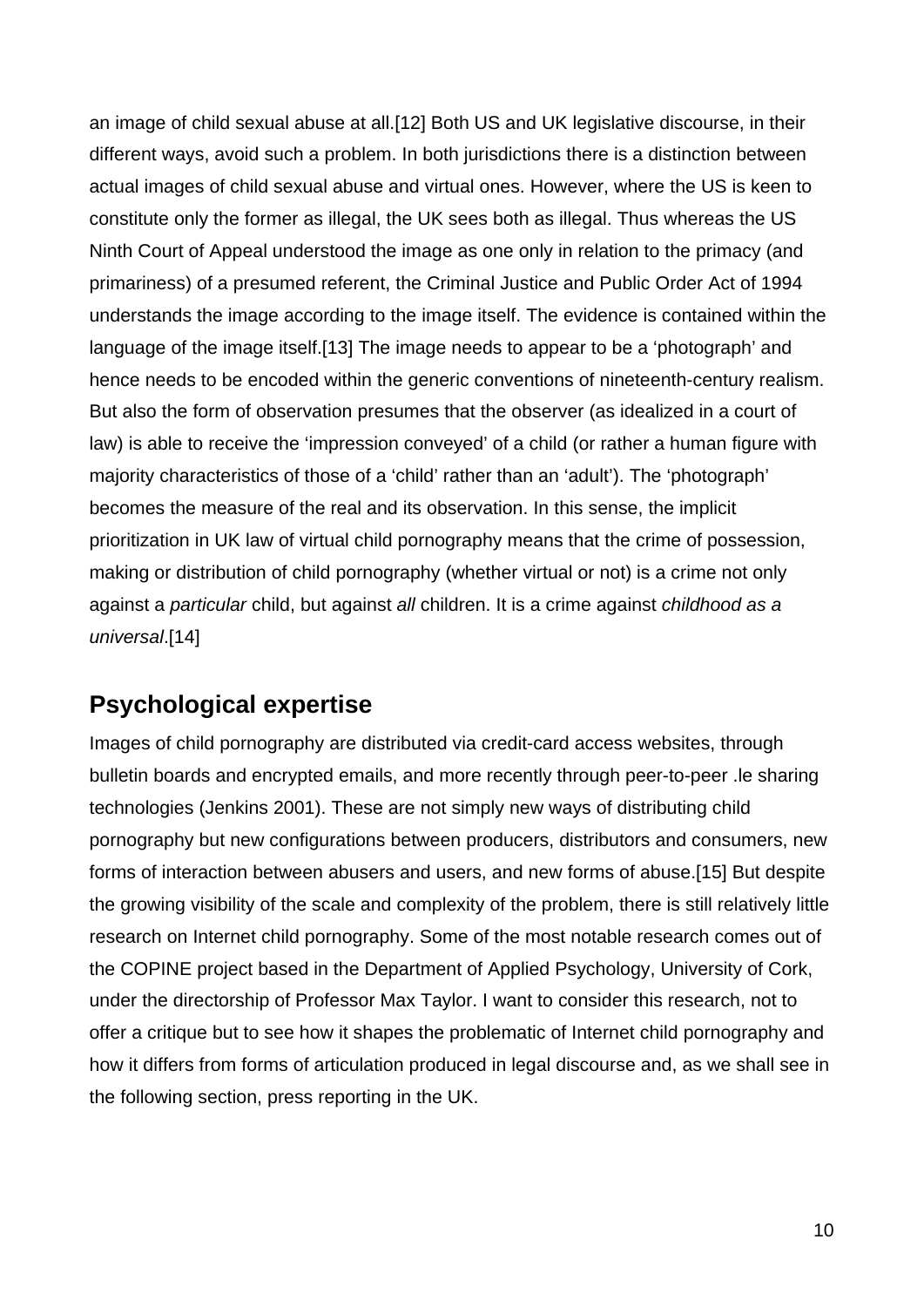In an article entitled 'Typology of paedophile picture collections' (Taylor et al. 2001) a substantive argument is made that shifts understanding of Inter-net child pornography from a legal problem to a psychological one. Where in a legal framework the status of an image may be hazy – due to questions of national jurisdiction or to difficulties in attributing 'decency' or 'indecency' – and hence pose a problem with regard to legal prosecution, in the context of psychological expertise – that considers not so much the status of the image but the relation between the collection of images and the user – the pathology of abuse is a universal. Taylor et al. argue that 'an objective means of judging the nature of collections independent of legal provision would aid understanding and give a basis for international comparison'. More-over, they argue that 'by emphasizing a psychological approach to pictures attractive to adults with a sexual interest in children, rather than pictures legally defined as obscene, we can identify a range of discernibly different kinds of pictures only some of which may be illegal' (2001, p. 99).

In order to construct a psychological account of the problem – and one that provides the ground for appropriate law enforcement and legal judgement across jurisdictions – Taylor et al. constitute the problem in broader terms than found in legal discourse. They draw on Kenneth Lanning's behavioural analysis of child molesters (1992) for a distinction between *child pornography* and *child erotica*. Whereas the former is seen as explicitly sexual in terms of the content of the image, the latter may refer to any image that is used by an individual for sexual purposes: '[t]he significance of this distinction is to emphasize the potential sexual qualities of a whole range of kinds of photo-graphs (and other material as well) not all of which may meet obscenity criteria' (Taylor et al. 2001, p. 97). The distinction between pornography and erotica – often used in the context of debates about adult pornography to distinguish between material with a sexual use and material with an aesthetic use – is now used to extend the range of concern predicated on the underlying *personality of the individual user*. But for Taylor *et al*., as for Lanning, the personality of the paedophile is disclosed not through direct investigation of the mind itself but through the manifestation of its motivated actions. It is the *collection of images* that provides symptomatic evidence of motivation and hence of the underlying personality. Thus, for example, supposedly innocent pictures of children may be read as 'erotic' and interpreted in the context of the collection as a whole.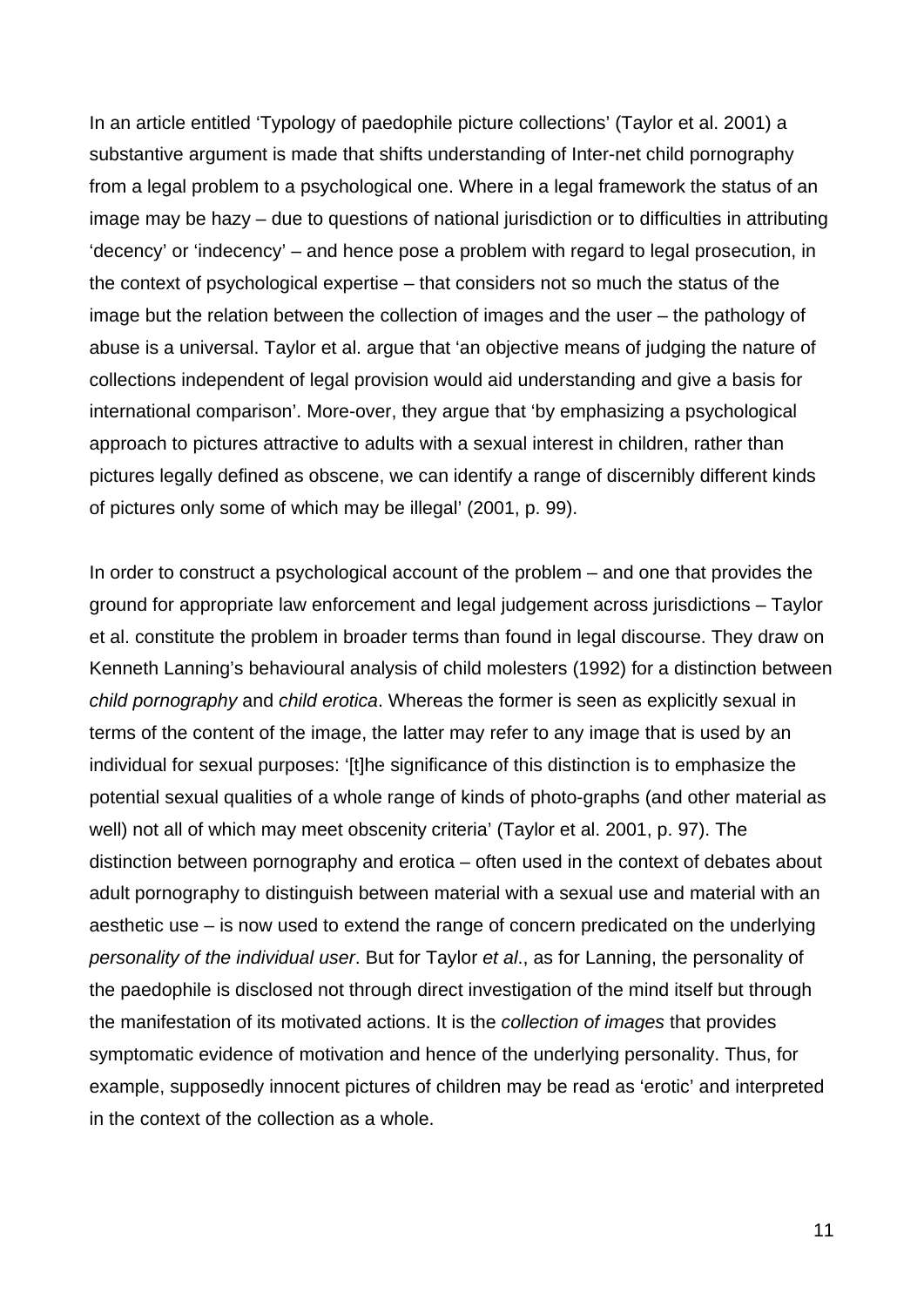Taylor *et al*.'s work on child sexual abuse and collections of child pornographic images builds upon, but also diverges from, earlier research that constructs the user of child pornography as a collector. Tim Tate in his research on child pornography states that: 'paedophiles don't simply view the material they collect, they catalogue and index it as well' (Tate 1990, p. 112 quoted in Quayle and Taylor 2002, p. 353). More systematically, Carl Goran Svedin and Kristina Back, in their research for the Swedish Save the Children charity (Svedin & Back 1996), have documented how users divide into different types of 'collector': the 'closet collector' who looks at child pornography but has no direct involvement in child sexual abuse; the 'isolated collector' who collects images and is involved in child sexual abuse; the 'cottage collector' who shares his collection of images with others, is involved in child sexual abuse with other adults but is not interested in financial gain; and the 'commercial collector' who produces, copies, distributes and profits from sales and exploitation. These collectors are also differentiated according to varying degrees of organization: from, on the one hand, groups involving an adult leader, a number of children but no exchange of children or pornographic material to other adults; and, on the other, groups of adults, well structured (normally as syndicates), involved in systematic abuse and exploitation of children for profit (Svedin & Back 1996, pp. 16, 20).[16]

The collection is seen to be symptomatic of the pathology of the individual, but also to be indicative of a series of broader social relations mediated within online environments. Collections of Internet child pornography are seen to be *collective endeavours*. Trading, swapping and selling construct forms of market and gift relations and corresponding forms of sociality. Those engaged in such exchanges collect *series* of images and construct forms of community on the basis of *possession or lack* of images within particu-lar series (cf. Healy 1996; Svedin & Back 1996; Jenkins 2001; Quayle & Taylor 2002). For Taylor et al. collections 'are not accidents' but 'result from deliberate choices by an individual to acquire sexual material' (2001, p. 99).[17] The abusive image is the intentional outcome of the abusive personality: abusers make images of children abusive. But the abusive nature of the image and the pathological personality of the collector are only visible through the organization of the collection itself.

Over and above the ways in which the collectors themselves might clas-sify the organization of their collections, Taylor *et al*. interpret the collection of pictures in terms of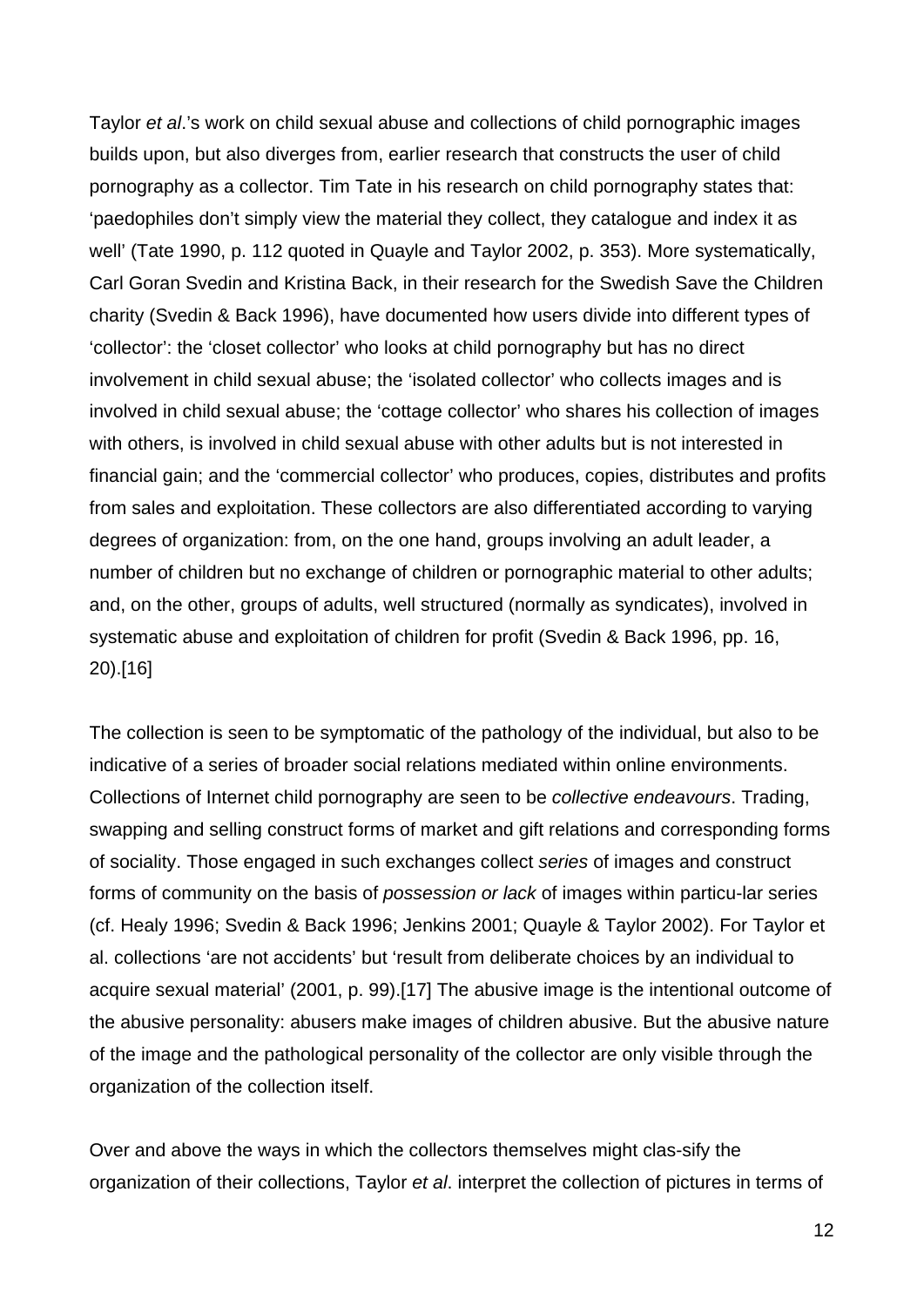a continuum ranging from 'accidental pictures involving either no overt erotic content, or minimal content ... to pictures showing actual rape and penetration of a child, or other gross acts of obscenity' (2002 , p. 100). The classification and ordering of typologies of images is not novel to COPINE research, but Taylor *et al*. have attempted to construct a scale that is indicative of the seriousness of motivation rather than the obscenity or indecency of the image per se.[18] COPINE's 10-point scale (1. Indicative, 2. Nudist, 3. Erotica, 4. Posing, 5. Erotic Posing, 6. Explicit Erotic Posing, 7. Explicit Sexual Activity, 8. Assault, 9. Gross Assault, 10. Sadistic/Bestiality) is constructed not in terms of legal definitions of the 'obscenity' or 'indecency' of individual images but in terms of the com-bination of elements within the collection and of 'a continuum of increased deliberate sexual victimization'.[19] Each image in a collection (inasmuch as it can only be interpreted in the structural context of the collection) is seen to constitute a form of victimization; the scale indicates the degree of victimization. Moreover, 'the function of picture collections for the offender is to repeatedly victimize the child concerned, and the victim status is exaggerated by continuing use' (Taylor *et al*. 2002 , p. 100).

For Taylor et al. the sexual use of an image of a child constitutes a victi-mization of that individual. Picture collections, the size of which also indicate the degree of psychological motivation and seriousness, allow the user 'instant access to the child (or a child) as victim' (ibid.).[20] It makes little difference whether the image is an 'actual photograph' or a 'pseudo-photograph'; both represent forms of victimisation (ibid., p. 104). Other researchers have argued that there is a clear distinction between those who view and use child pornographic images and those who actually physically abuse children. Philip Jenkins, in his investigation of bulletin boards and newsgroups addressed to users of child pornography, makes a broad distinction between two types of user: those 'who freely admit to being molesters, and those 'who admit to being sexually excited by child porn images, but actually condemn actual contact' (Jenkins, *Guardian*, 23 January 2003 ; see also Jenkins 2001). But for Taylor et al. there is no such distinction; the degree of pathology of the paedophile is measured in terms of the size and differential calculus of the collection, on the basis that such a virtual structure is actualized through its orientation toward the child as a virtual image: each time the catalogue is accessed, each time an image is used the virtual child is victimized.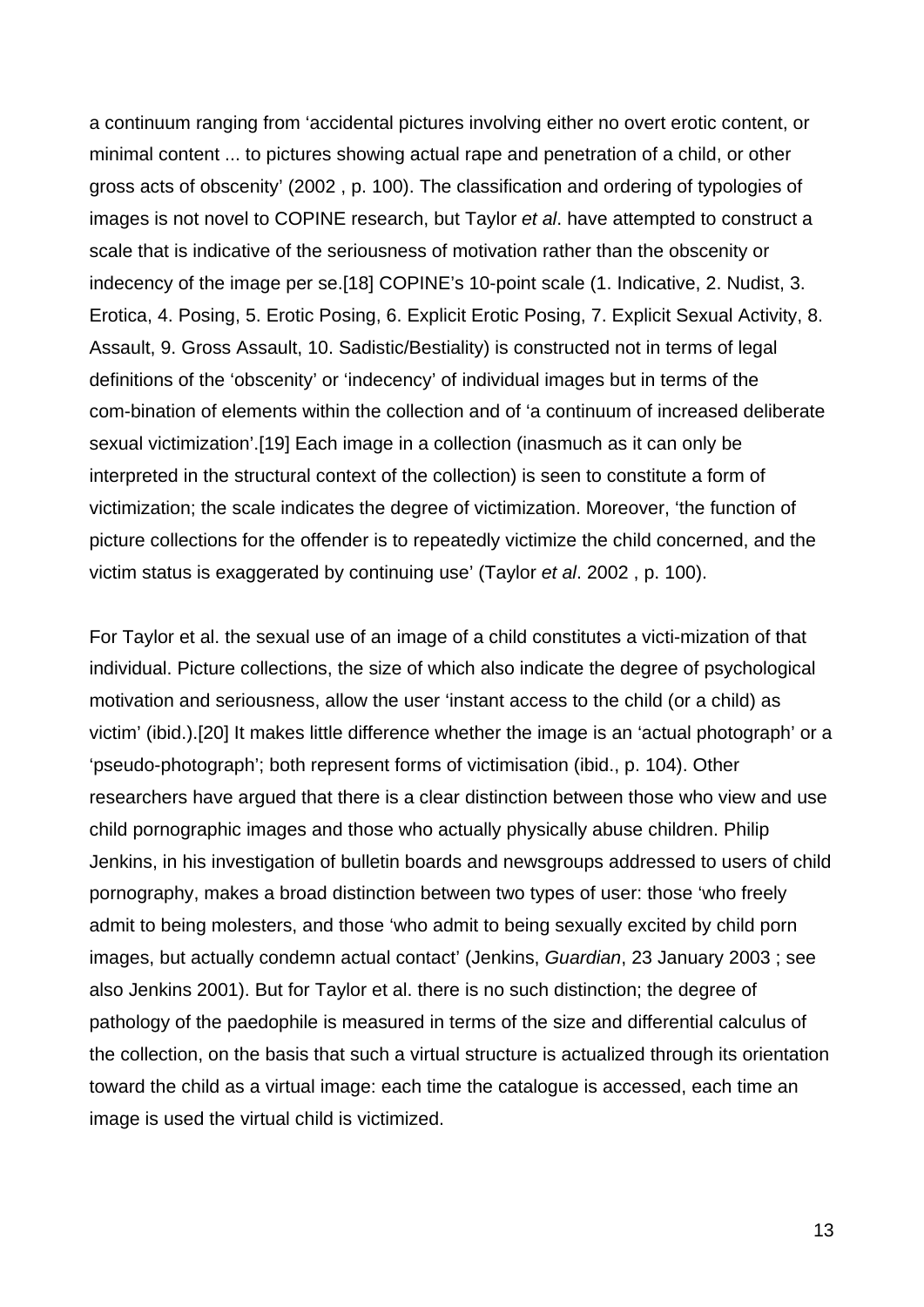### **Press reporting**

In the UK press coverage surrounding the Townshend case, the issue was presented across a series of problem spaces concerning both the degree of gratification in looking at child pornographic images and the level of connection between such looking and actual child sexual abuse. A series of verbal nouns – clicking, looking, using, downloading, possessing, collecting, making and distributing – help to shape our understanding of the relation between observation and crime, looking and abuse, accident and purpose, and innocence and responsibility.

Firstly, at one end of the scale, an argument was made that looking at child pornography might induce a high level of gratification for some individ-uals but that this does not translate into actual abuse. In his once regular column for the *Guardian*, Rod Liddle stated that

There is no causal link between viewing child porn and abusing children. And even if there were, it would not be suf.cient, within the philosophy of our juridical system, to simply assume that an unpleasant penchant for the former presupposes guilt of the latter. (Liddle 2003 )

This was an argument rarely presented in the UK media. Much of the press most of the time made it clear that looking at child pornography in itself constituted a sufficient and punishable crime. As Mark Stephens, a lawyer who has advised the UK Internet Watch Foundation, stated: 'it is wrong-headed, misguided and illegal to look at or download or even to pay to download paedophiliac material and if you do so, you are likely to go to prison' (*Guardian*, 13 January 2003 ).

Secondly, it was argued that those who look at child pornography are the same people that commit child sexual abuse: namely, that such gratificatory looking defines the psychology of the abuser, such that there is a clear correlation between the user of Internet child pornography and the child sexual abuser. Deputy Assistant Commissioner Howlett, of the Metropolitan Police, was quoted as saying that research on recent arrests in the USA for viewing or possessing child pornography has indicated that 30 per cent of those arrested had abused or were abusing children. In many press reports there was an assump-tion that those found in possession of child pornography are also child abusers.

Third, gratificatory looking at Internet child pornography was con-structed not so much in terms of it being symptomatic of a pathology but of it being child abuse by proxy. As Shy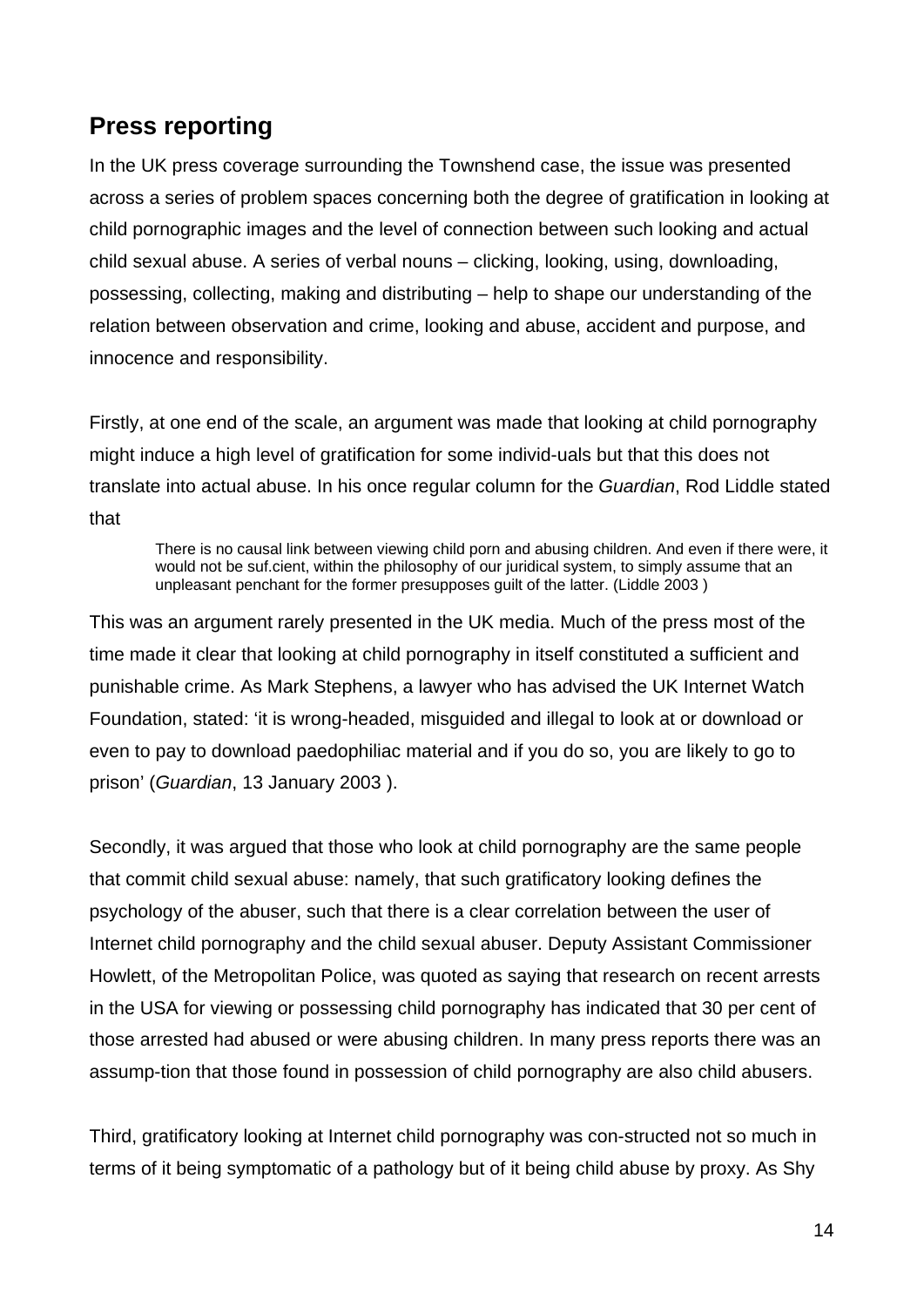Keenan, spokeswoman for Phoenix Survivors group, wrote in an open letter to Townshend in *The Times*: '[t]he moment a person clicks that button, they may as well be molesting that child themselves' (14 January 2003 ). Jenni Murray, in a letter to the Guardian Q1 critical of Rod Liddle's piece, stated that: '[p]eople who look at such material for sexual gratification may well never progress to physical abuse, but the children in the photographs or films were abused on their behalf'. Similar to arguments more generally about ethical consumption, market relations are understood not in terms of the distance between buyer and seller, but in terms of their connectedness: '[w]here there is no demand there is no supply' (15 January 2003 ). Q1

Fourth, looking at Internet child pornography was constructed in terms of the absence of gratification, such that a disinterested observer witnesses abusive imagery in pursuit of knowledge. One 'professional researcher', Jan Rockett, in a letter to the *Guardian*, stated:

Primary research ...cannot be based on 'hearsay' and relies on original, not reported, evidence. All good primary researchers trespass into dubious areas. Whether those areas are dubious in the academic, social, legal or intellectual sense is irrelevant. The purpose of research is to discover the truth and push the boundaries. (14 January 2003 )

This is the argument put forward by Pete Townshend himself: '[i]t's import-ant police are able to convince themselves that, if I did anything illegal, I did it purely for research' (Sun, 13 January 2003). But over the course of the reporting of the case, police officers, children's charities, the Internet Watch Foundation and others reiterated the illegality of such looking. Bob McLachlan, ex-head of Scotland Yard's paedophile unit, even declared in the *Sun* that the defence of 'research' was a 'classic defence' of the paedophile (13 January 2003 ).

This particular problem space helped not simply to signal the illegality of any form of looking at Internet child pornography, but to construct a distribution of legal and illegal forms of observation across a distinction between expert and layperson. Libby Purves, in *The Times*, argued that: '[n]obody has to click except police researchers, server censors, or the few serious pro-fessional experts on this wicked trade. Clicking out of curiosity, for a frisson, is prurience' (14 January 2003 ). Purves states that if 'laymen' need to know about Internet child pornography, then they can go to 'serious books':

That's all we laymen need to know. It's a crime. It happens. It has to be jumped on. The police, and a few lawyers with strong stomachs, need to see the pictures. The rest of us – including artists and writers – have no business with them. In any case, the reality of the event is not contained in the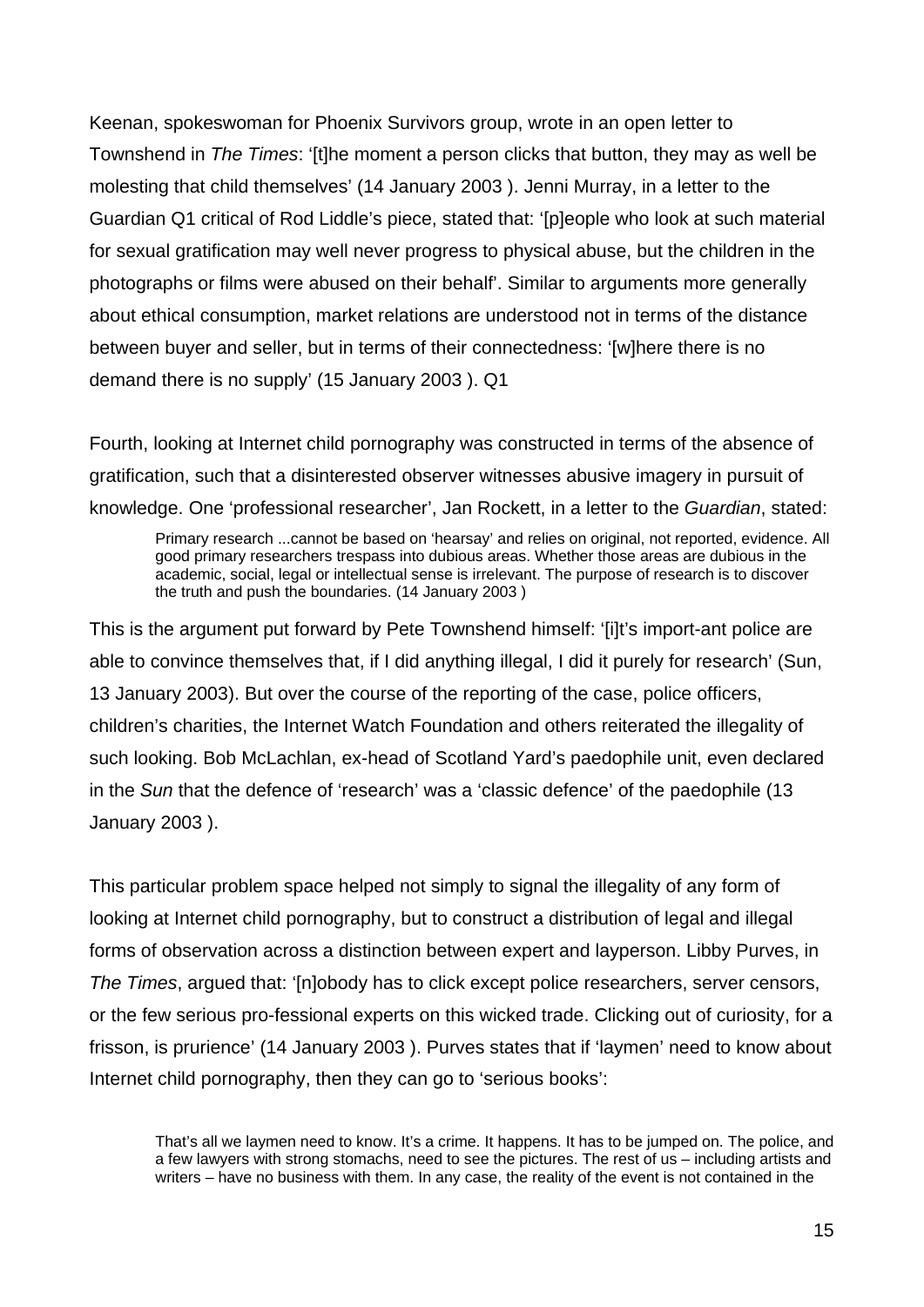fleshy pixels: it is locked inside the heads of the young victims. (ibid.)

The distinction between expert and layperson is seen to constitute an import-ant boundary between abuser and witness. The expert, with little justification, takes the position of the non-abuser. As with the witnessing of scientific fact, those who do so first hand play a part in authoring and authorizing those 'facts', whereas those who congregate on the outskirts are only able to read those 'facts' second-hand. Suffice it to say that this division, inasmuch as it is layered over one between adult and child, has a longer genealogy in the troubled history of children's legal testimony (cf. Smart 1989; Perry & Wrightsman 1991; Mortimer & Shepherd 1999).

These discourses do not simply provide a space through which a public can become informed about new types of crime. They constitute specifically popular – as distinct from expert – problematizations and configurations of forms of observation. They provide popular spaces within which one's relation to the specific crime of using, viewing, downloading, creating or distributing Internet child pornography can be orchestrated. The particular strengths or weaknesses of the gratification and connection between looking and abuse constitute particular configurations of proximal and distal but also necessary and contingent relationality.

### **Concluding thoughts on ethics**

Across these sites – law, academic knowledge and the press – we see emerging a configuration of problems that are concerned with forms of virtual observation. These sites are not prescriptive and there are clearly other sites of problematization that might have been considered. Moreover, the forms of virtual observation are not consistent across these three sites. Each site has its own specificity that helps shape the nature of the formation. Across each of these sites the relations of virtual observation (distal/proximal, necessary/contingent, differential calculus/orientation) construct the problem of Internet child pornography as a problem about the referentiality of the image. In some formulations the virtual image refers to a scene of abuse that is real and our ethical response to this image is predicated on its reality, albeit a virtual reality. Although the evidential value of the virtual image is different from that of an actual image (and hence the forms of police investi-gation and legal prosecution are different), until an image can be said to cor-respond to an actual case of child sexual abuse all Internet child pornography can be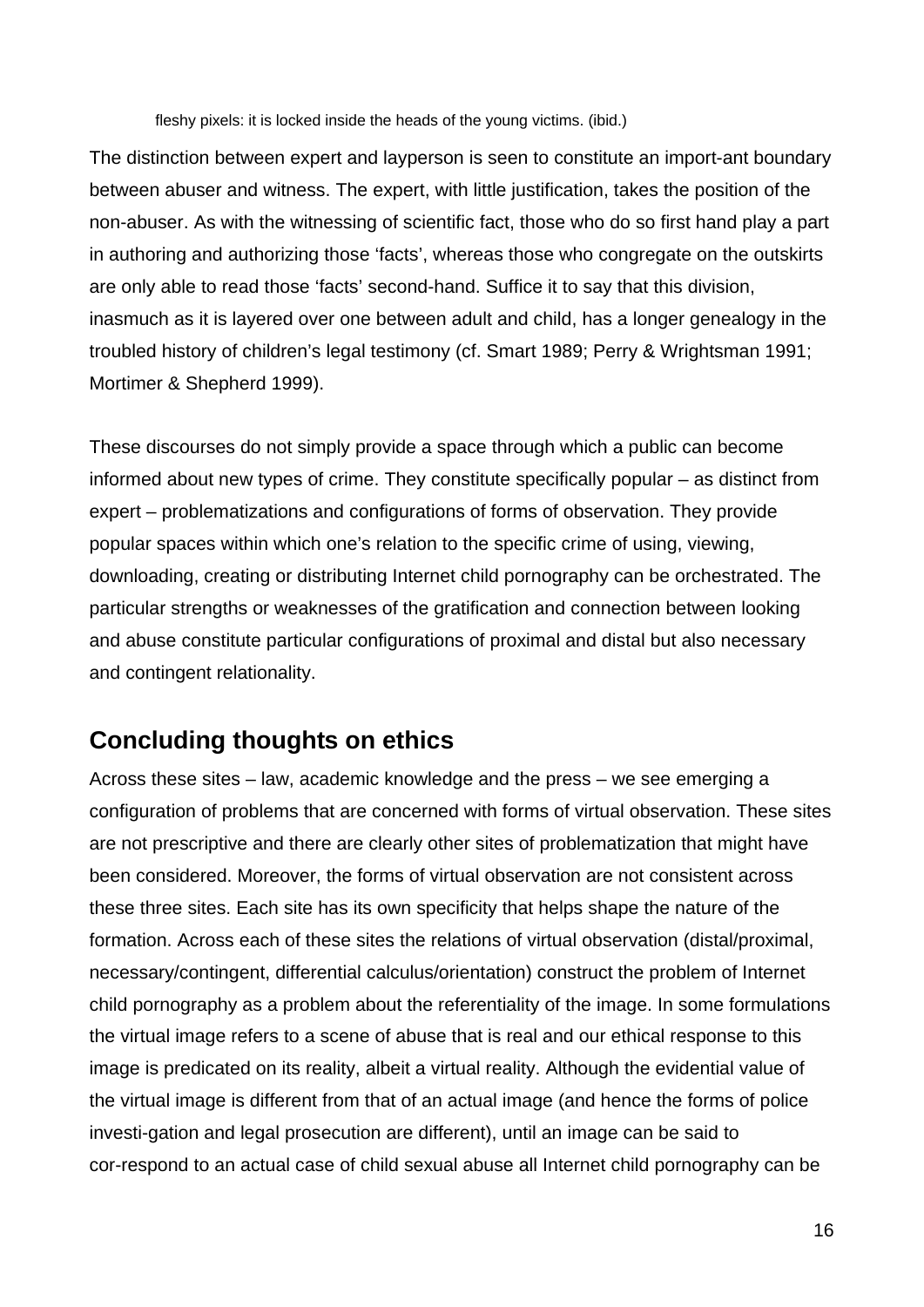viewed as real. In this sense, the primary concern is not one of the effects of the image on others or one of the relations of power encoded in the image, but one of the virtual evidentiality of the image (i.e. on the image's capacity to refer to an objective reality that is both internal and exter-nal to the image). The ethical intensity of the virtual image lies precisely in its capacity to refer to a scene beyond itself.

Moreover, when the virtual image is taken seriously – when our ethical response is as if to a real crime of child sexual abuse – the image takes up the position of the 'modest witness' whose account of the scene is 'unadorned, factual, compelling' (Haraway 1997, p. 26; see also Shapin 1994). But the virtual photograph, as with the actual photograph, is not literally 'obscene' (i.e. standing in the way of the stage); rather it must take a position that is both endo-scenic and exo-scenic. The photograph must, in order to be 'authentic', be part of the scene that it records. It must be close to the scene, a necessary part of its development and constitutive of the scene. In this sense, the photograph, as endo-scenic, is performative (cf. Baudrillard 2000).[21] But the photograph must also be exo-scenic. In order for the photograph to circulate as evidence, to witness the event, it must stand outside the event itself. To act as a witness, to take on the authority of the witness as that which speaks for a silent other (cf. Agamben 1999), the photograph must take on a neutrality, an ethical distance. Hence the ambivalence of this constitutive moment. This is an ambivalence that is not novel to the virtual child pornographic photograph but one that has been discussed in detail in relation to the witnessing of the Shoah (cf. Felman 1992; Laub 1992a,b). The transition from living *inside* the concentration camp to witnessing *outside* is one that is deeply troubled, not least by the burden of truth: a truth that cannot be reduced to the 'factual'. As Dori Laub states, there is a problem as to how one can remove oneself 'sufficiently from the contaminating power of the event so as to remain a fully lucid, unaffected witness' (Laub 1992b, p. 81; see also Campbell 2002).

In all of this the child slips in and out of view. And despite the pull of a crude hermeneutic – for example, one which suggests that an ethics concerns one's relation to the child and not to the image – the solution is even cruder: the ethics lies in our relation to the image itself. Nevertheless, our orientation to the image is becoming increasingly problematic. As the visibility of these crimes proliferates so too do the range of different forms of 'witnessing' (legal, scientific, therapeutic) and the types of personnel assembled around these images (such as police investigators, psychiatric counsellors, lawyers, court

17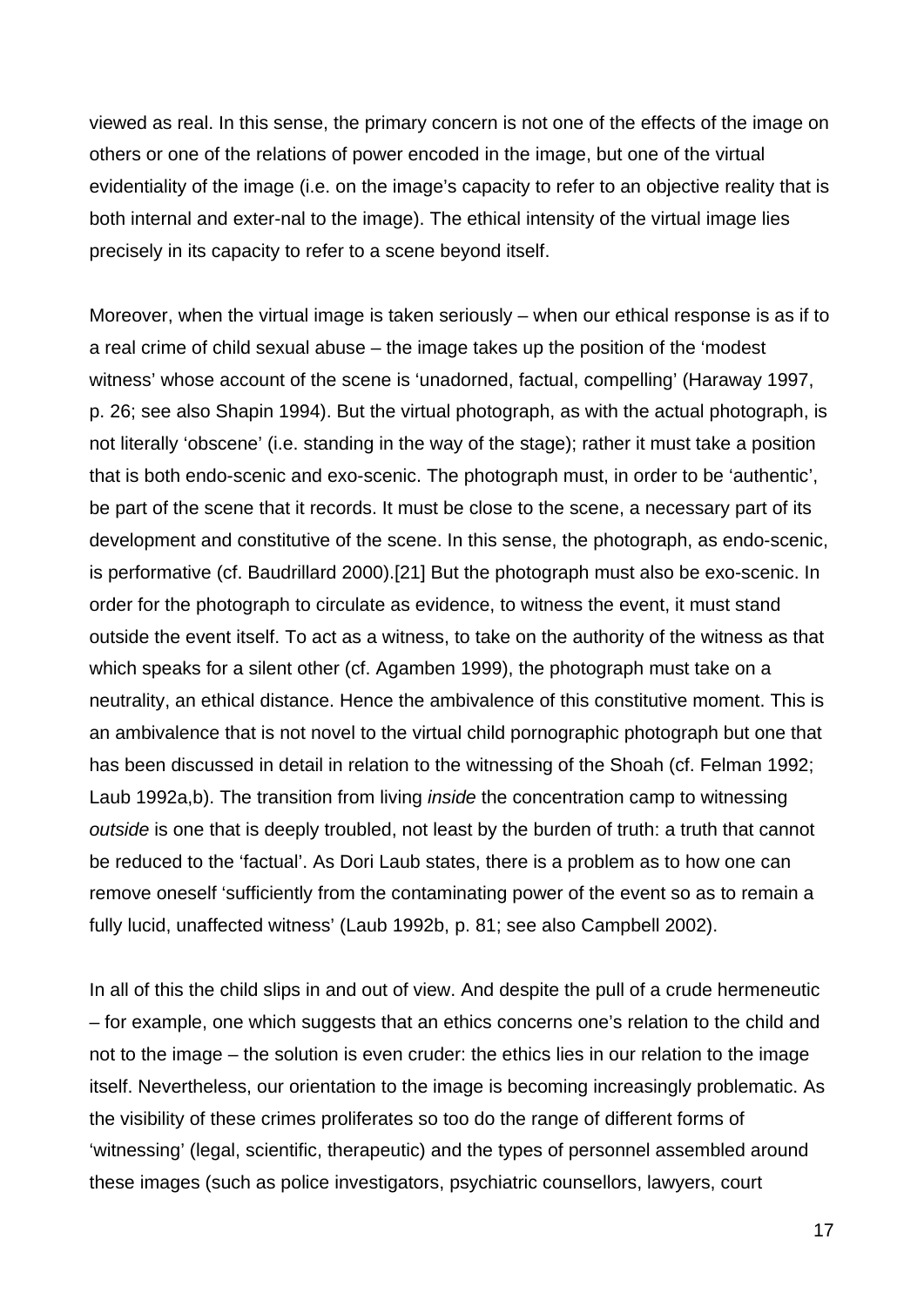officials, those involved in child identification, computer experts, and so on). Cases are ordered; photographs are classified and placed in collections; images are used in the contexts of professional practice. The forms of observation are discrete and rarefied. Professional observations take place in bounded, exclusionary spaces and only certain actors are allowed to enter. These forms mirror the pathology under investigation. But, unlike the pathologized forms of observation discussed in the above sections, these practices of investigation, legal trial, research and therapy are not explicitly codified and open to public scrutiny. This is surprising given that child sexual abusers have historically taken advantage of the veils of secrecy that forms of authority might permit.[22]

#### **Notes**

1 The Greater Manchester Police has argued for the use of the phrase 'images of child sexual abuse', rather than 'child pornography', as the former is seen to be a more accurate denominator of the state of affairs depicted, given that the images 'depict rape and other forms of child abuse' (Carr 2003, p. 29). In the article I use both phrases as it is clear from the research that images which, in the context examined in this article, are viewed as 'child pornography' are not only images of abuse but also images of children in their daily activities that in other contexts could easily be viewed as innocuous and innocent (cf. Taylor et al. 2001).

2 As downloading Internet child pornography creates a copy of the image, it is interpreted as 'making' rather than simply possessing.

3 The Sexual Offences Act (2003) provides the defences of 'legitimate reason' accordingly: if it was necessary for a person 'to make the photograph or pseudo-photograph for the purposes of the prevention, detection or inves-tigation of crime, or for the purposes of criminal proceedings, in any part of the world'; or if the person was a member of the Security Service or GCHQ, and it was necessary for them to make the photograph or pseudo-photograph for the exercise of any of the functions of the Service or GCHQ.

4 Although legislation curbing the production and distribution of child por-nography was introduced in various European countries and in the US in the late 1970s and early 1980s, it was not until the early 1990s that posses-sion of child pornography was made illegal. Possession of child pornography was made illegal in Norway in 1992, in Germany, France and Canada in 1993, Austria in 1994 and Denmark and Belgium in 1995. In the UK pos-session of child pornography was made illegal in 1988 (cf. Svedin & Back 1996).

5 The term 'spectator' carries the connotations of passivity, whereas the term 'observer', from its Latin etymology, refers not simply to perception, but also to the 'following of rules' (cf. Crary 1992). However, observare also means 'to keep with', 'to watch over', 'to protect', and 'to examine'. In this sense, it carries some of the ambivalences that are encoded within the problematic of forms of 'looking' at indecent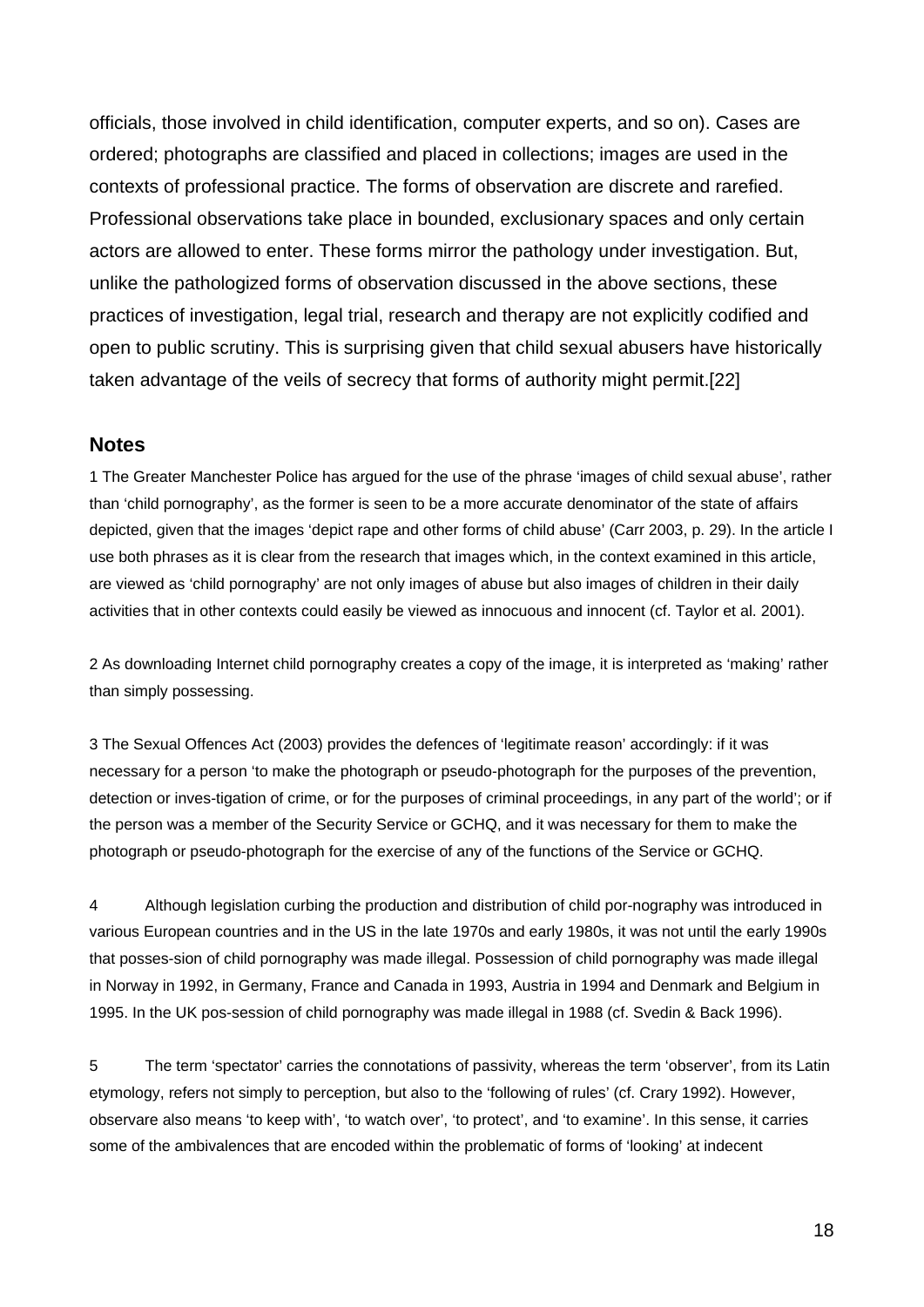photographs of children.

6 The Court also stated that 2256 (8) (D) was overbroad and that it invited juries to assess material 'in light of the manner in which it is promoted': '[e]ven if a .lm contains no sexually explicit scenes involving minors, it could be treated as child pornography if the title and trailers convey the impression that such scenes will be found in the movie. The determination turns on how the speech is presented, not on what is depicted.' Moreover, the Court argued that the CPPA: 'bans possession of material pandered as child pornography by someone earlier in the distribution chain, as well as a sexually explicit .lm that contains no youthful actors but has been packaged to suggest a prohibited movie. Possession is a crime even when the posses-sor knows the movie was mislabeled.'

7 In addition, the US Court of Appeal for the Ninth Circuit stated that a photographic image of a real event could not be treated the same as a com-puter-generated (or virtual) image of an event. It was argued that if both images were identical, then commercial organizations distributing child pornography would distribute virtual images, not real ones: '[i]f virtual images were identical to illegal child pornography, the illegal images would be driven from the market by the indistinguishable substitutes. Few porno-graphers would risk prosecution by abusing real children if .ctional, com-puterized images would suf.ce.'

8 See also section 160 of Criminal Justice Act, 1988.

9 The US, for example, de.nes a child, in this context, as under 18 years.

10 In some respects, the pseudo-photograph corresponds with Deleuze's understanding of the virtual, 'The virtual is fully real in so far as it is virtual' (Deleuze 1994, p. 208). The virtual is not opposed to the real but to the actual. Thus virtual crimes are not possible ones; they are real but not actualized. In other respects, though, what I am attempting to describe differs from Deleuze's account.

11 Although UK legislation is framed according to the 'impression conveyed', it gives no guidance on how to understand such an 'impression'. I imagine that most child pornography traded and exchanged on the Internet is framed within the conventions of photographic and cinematic realism, but the 1994 Act makes no attempt to foreground or privilege particular aesthetic codi-.cations over others (i.e. avant-garde or realist). The Act simply refers to the conveying of an impression of an act, not to the manner of that convey-ance. It is for the individual court to consider whether the manner of conveyance (i.e. the aesthetic form taken) facilitates the conveyance of an impression of an act of abuse. Would a court decide that a virtual montage of child pornography conveyed an impression of child sexual abuse? Does animated child pornography constitute an offence?

12 Given the low numbers of actual children actually identi.ed from Internet child pornographic images, there is a risk in presenting such an equivalence as grounds for legal argument. Notwithstanding this, there is also the ques-tion as to whether in construing such an equivalence there might be a mis-allocation of law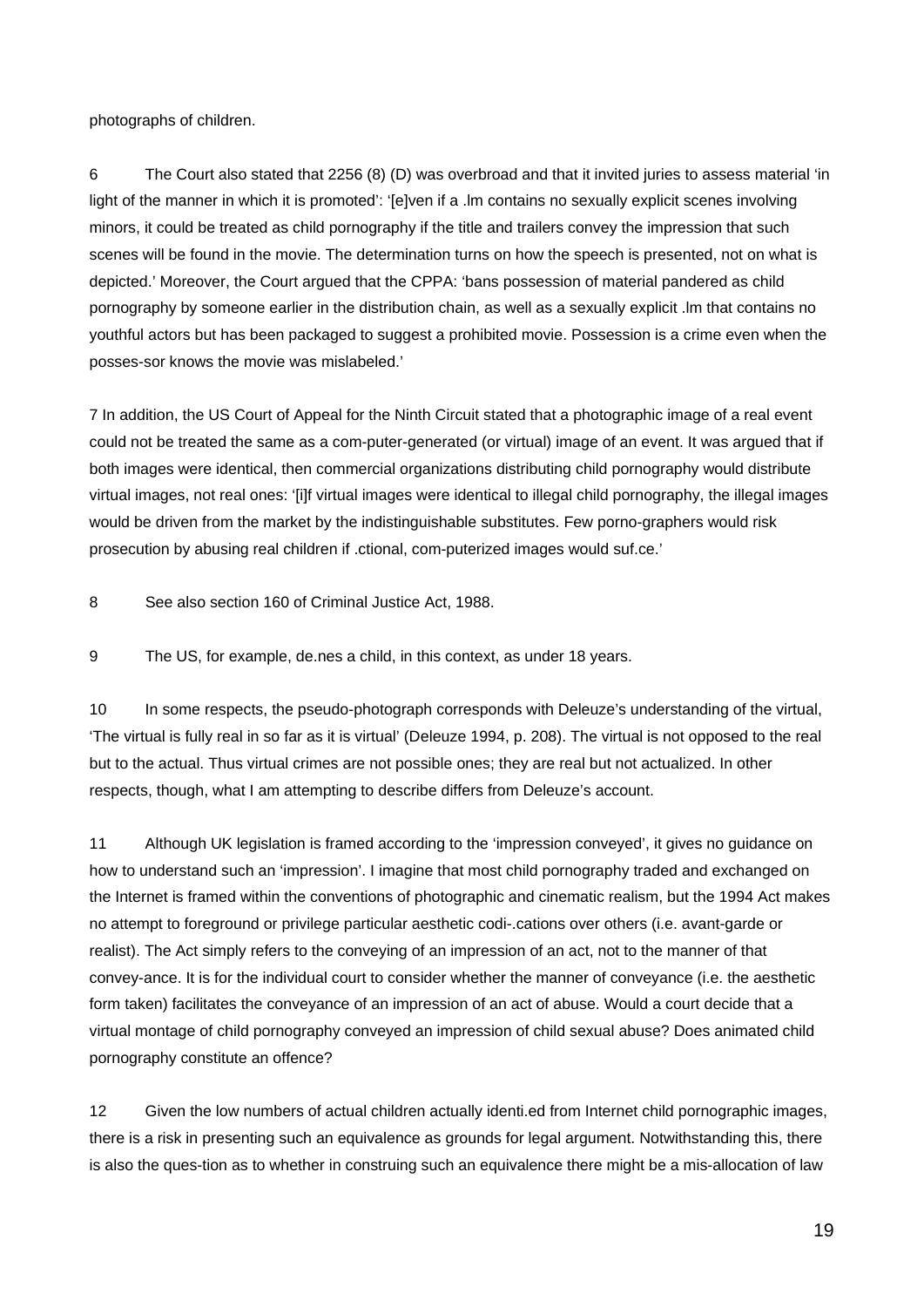enforcement resources. In this sense, although images of child sexual abuse should, if found, form part of an investigation of actual child sexual abuse, it might be more appropriate to treat Internet child pornography as a distinct and separate phenomenon. It is clearly related to child sexual abuse but it has its own singularity and speci.city.

13 Unlike the realist photograph whose veridicality can be judged according to its correspondence to the referent, no such epistemological splitting occurs with the virtual image. The referent is in the image.

14 Each image of a child being sexually abused is an image of all children. The qualities of 'childness' in the image are constituted with reference to 'childness' beyond the particular child in the image (i.e. to a series of uni-versal qualities, albeit ones that are open to social and historical change).

15 Nevertheless, the physical location of abuse is still to a large extent the home and the relation between abuser and abused is still to a large extent familial. In a very real sense, these technologies of abuse are 'domestic' technologies, despite being globalized.

16 A major concern of law enforcement agencies is the extent to which the latter form of commercial organization is growing and becoming dominant as a consequence of either lack of political will, inadequate legislation, poor policing or a combination of these factors within national jurisdictions (e.g. the US) and across particular regions of the globe (e.g. Southeast Asia and the former Soviet Union).

17 This typology of the abuser as collector contrasts with some popular conceptions of accidental downloading of Internet child pornography.

18 Taylor et al. make reference to the PICS (Platform for Internet Content Selection) and RSACi (Recreational Software Advisory Council) rating schemes and to a tripartite typology used by 'investigative agencies' that divide images into: (1) Indicative – material depicting clothed children, which suggests a sexual interest in children; (2) Indecent – material depicting naked children which suggests a sexual interest in children; (3) Obscene – material which depicts children in explicit sexual acts (Taylor et al.2002 ,p.98). Q5

19 The Court of Appeal in November 2002 drew on a modi.ed scheme from the Sentencing Advisory Panel that was itself based on the COPINE scale: (1) images depicting erotic posing with no sexual activity; (2) sexual activity between children or solo masturbation; (3) non-penetrative sexual activity involving an adult; (4) penetrative activity with an adult; (5) sadism or bestiality (quoted in Carr 2003, p. 14). The Court of Appeal also indicated that the degree of seriousness of the offence increased with regard to the proximity to, and responsibility for, the original abuse and that simple downloading constituted a lesser offence than widescale commercial distribution (Carr 2003, p. 14). However, unlike COPINE the Sentencing Advisory Panel clearly differentiates between 'indecent photographs' and 'indecent pseudo-photographs', such that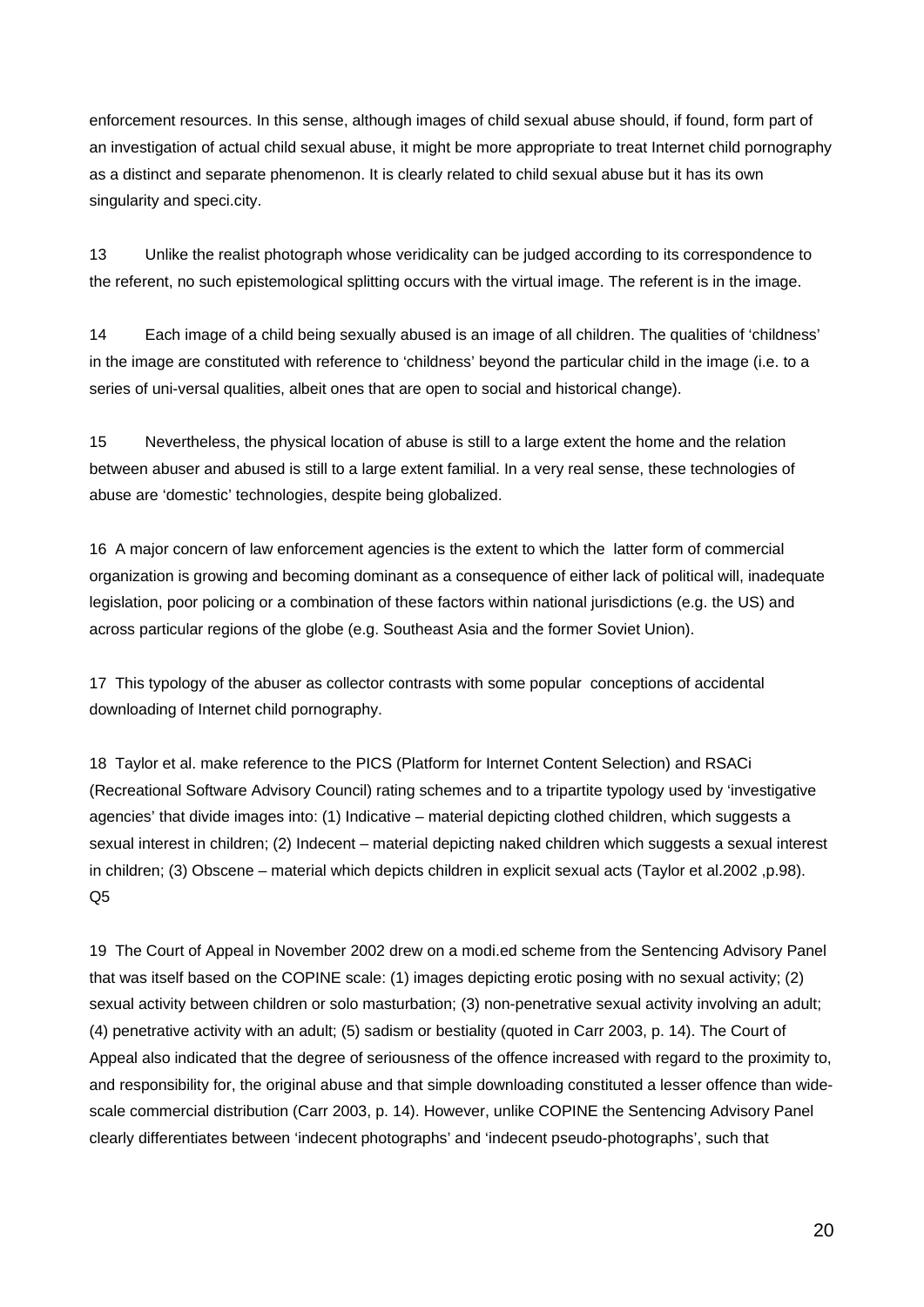possession of the latter constitutes a lesser offence punishable by a .ne.

20 Taylor et al. do, somewhat contradictorily, distinguish between victimization through the use of images and actual abuse inasmuch as the former is seen to avoid 'complex and lengthy engagements' (Taylor et al. 2002, p. 100; see also O'Connell 2003).

21 Baudrillard argues that: '[t]hrough photography, it is perhaps the world itself that starts to act (qui passe a` l'acte) and imposes its .ction. Photography brings the world into action (acts out the world, is the world's act) and the world steps into the photographic act (acts out photography, is photography's act)' (2000). Q4

22 It is important to imagine the child abuser not simply according to the stereotypical images of 1920s and 1930s public man (the school teacher, the scout leader, the sports coach and so on) or the image of the 'bad' father, uncle, grandfather of the 1980s, but to move beyond the critique of past good to an interrogation of present good men and women. As Nietzsche says: 'That which an age feels to be evil is usually an untimely after-echo of that which was formerly felt to be good – the atavism of an older ideal' (1966, p. 190).

### **References**

Agamben, G. (1999) *The Remnants of Auschwitz: The Witness and the Archive*, Zone Books, New York.

Akdeniz, Y. (1997) 'Governance of pornography and child pornography on the global Internet: a multilayered approach' in *Law and the Internet: Regulating Cyberspace*, eds L. Edwards & C. Waelde, Hart Publishing, Oxford pp. 223–241.

Barthes, R. (1977) *Image, Music, Text*, Fontana, London.

Barthes, R. (1982) *Camera Lucida*, Jonathan Cape, London.

Baudrillard, J. (2000) 'Photography, Or the writing of light' (a translation of 'La photographie ou l'ecriture de la lumiere: literalite de l'image') in L'Exchange Impossible (1999), Galilee, Paris. [Online] Available at: http:// www.egs.edu/faculty/baudrillard/baudrillard-photography-or-the-writing-of-light.html (15 April 2003).

Bergson, H. (2004/1910) *Matter and Memory*, Dover Publications, New York.

Campbell, K. (2002) 'Legal memories: sexual assault, memory and international humanitarian law', *Signs*, vol. 28, no. 1, pp. 149–178.

Carr, J. (2003) *Child Abuse, Child Pornography and the Internet*, NCH, London.

Castells, M. (1996) *The Rise of the Network Society,* Blackwell, Oxford.

Cooper, G. & Law, J. (1995) 'Organization: distal and proximal views', in *Research in the Sociology of Organizations*, eds S. B, Bachrach, P. Gagliardi & B. Mundell, JAI Press, Greenwich, CT pp. 237–274.

Crary, J. (1992) *Techniques of the Observer: On Vision and Modernity in the Nineteenth Century*, MIT Press, Cambridge, MA.

Deleuze, G. (1988) *Bergsonism*, Zone Books, New York.

Deleuze, G. (1994) *Difference and Repetition*, Athlone Press, London.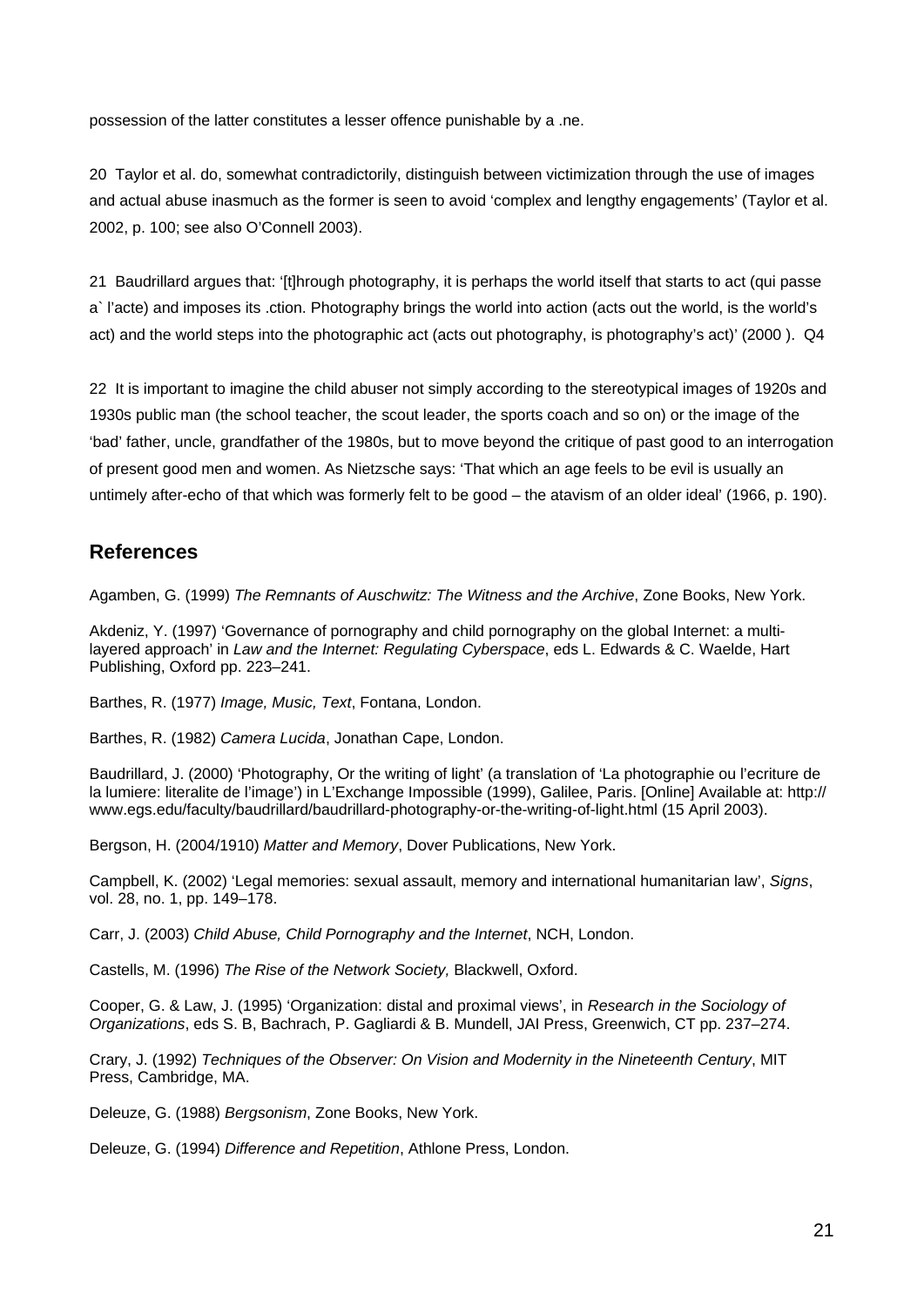Felman, S. (1992) 'Education and crisis, or the vicissitudes of teaching', in *Testimony: Crisis of Witnessing in Literature, Psychoanalysis, and History*, eds S. Felman & D. Laub, Routledge, London pp. 1–56.

Foster, H. (ed.) (1988) *Vision and Visuality*, Bay Press, Seattle.

Haraway, D. (1997) *Modest\_Witness@Second\_Millennium.FemaleMan\_MeetsOnco-MouseTM*, Routledge, London.

Healy, M. (1996) Child pornography: an international perspective, paper presented at the World Congress against Commercial Sexual Exploitation of Children, United States Embassy Stockholm. [Online] Available at: http://www.usis.usemb.se/children/csec/child\_pornography.html (7 April 2003).

Hume, M. (2003) 'Scratch a rock star, and you're sure to find a victim trying to get out', *The Times*, 13 January, p . Q7

Jenkins, P. (2001) *Beyond Tolerance: Child Pornography on the Internet*, New York University Press, London.

Lanning, K. (1992) *Child Molesters: A Behavioural Analysis*, National Center for Missing and Exploited Children, Washington, DC.

Laub, D. (1992a) 'Bearing witness or the vicissitudes of listening' in Testimony: *Crisis of Witnessing in Literature, Psychoanalysis, and History*, eds S. Felman & D. Laub, Routledge, London pp. 57–74.

Laub, D. (1992b) 'An event without a witness: truth, testimony and survival' in *Testimony: Crisis of Witnessing in Literature, Psychoanalysis, and History*, eds S. Felman & D. Laub, Routledge, London pp. 75– 92. Levy, P. (2001) Cyberculture, University of Minnesota Press, Minneapolis. Levy, P. (1996) Qu'est ce le Virtuel?, La Decouverte, Paris. Liddle, R. (2003) Guardian, 14 January, p. Q1; Q7 Lister, M. (ed.) (1995) The Photographic Image in Digital Culture, Routledge, London.

Manovich, L. (1995) 'Paradoxes of digital photography' in *Photography after Photography*, eds V. Amelunxen, S. Iglhaut & F. Rotzer, Verlag der Kunst, Munich pp. 58–66.

Manovich, L. (2001) *The Language of New Media*, MIT Press, Cambridge, MA.

Mitchell, W. (1992) *The Reconfigured Eye: Visual Truth in the Post-Photographic Era*, MIT Press, Cambridge, MA.

Mortimer, A. & Shepherd, E. (1999) 'The frailty of children's testimony', in *Analysing Witness Testimony: A Guide for Legal Practitioners and Other Professionals*, eds A. Heaton-Armstrong, E. Shepherd & D. Wolchover, Blackstone Press, London pp. 41–53.

Nietzsche, F. (1966) *Beyond Good and Evil*, Vintage Books, New York.

O'Connell, R. (2003) A Typology of Cybersexploitation and On-Line Grooming Practices, Cyberspace Research Unit, University of Central Lancashire. [Online] Available at: http://www.uclan.ac.uk/host/cru/publications.htm (15 April 2003).

Oswell, D. (1998) 'The place of "childhood" in Internet content regulation: a case study of policy in the UK', *International Journal of Cultural Studies*, vol. 1, no. 2, pp. 271–291.

Oswell, D. (1999) 'The dark side of cyberspace: Internet content regulation and child protection', *Convergence*, vol. 5, no. 4, pp. 42–62.

Perry, N. W. & Wrightsman, L. S. (1991) *The Child Witness: Legal Issues and Dilemmas*, Sage, London.

Quayle, E. & Taylor, M. (2002) 'Child pornography and the Internet: perpetuating a cycle of abuse', *Deviant Behaviour*, vol. 23, no. 4, pp. 331–362.